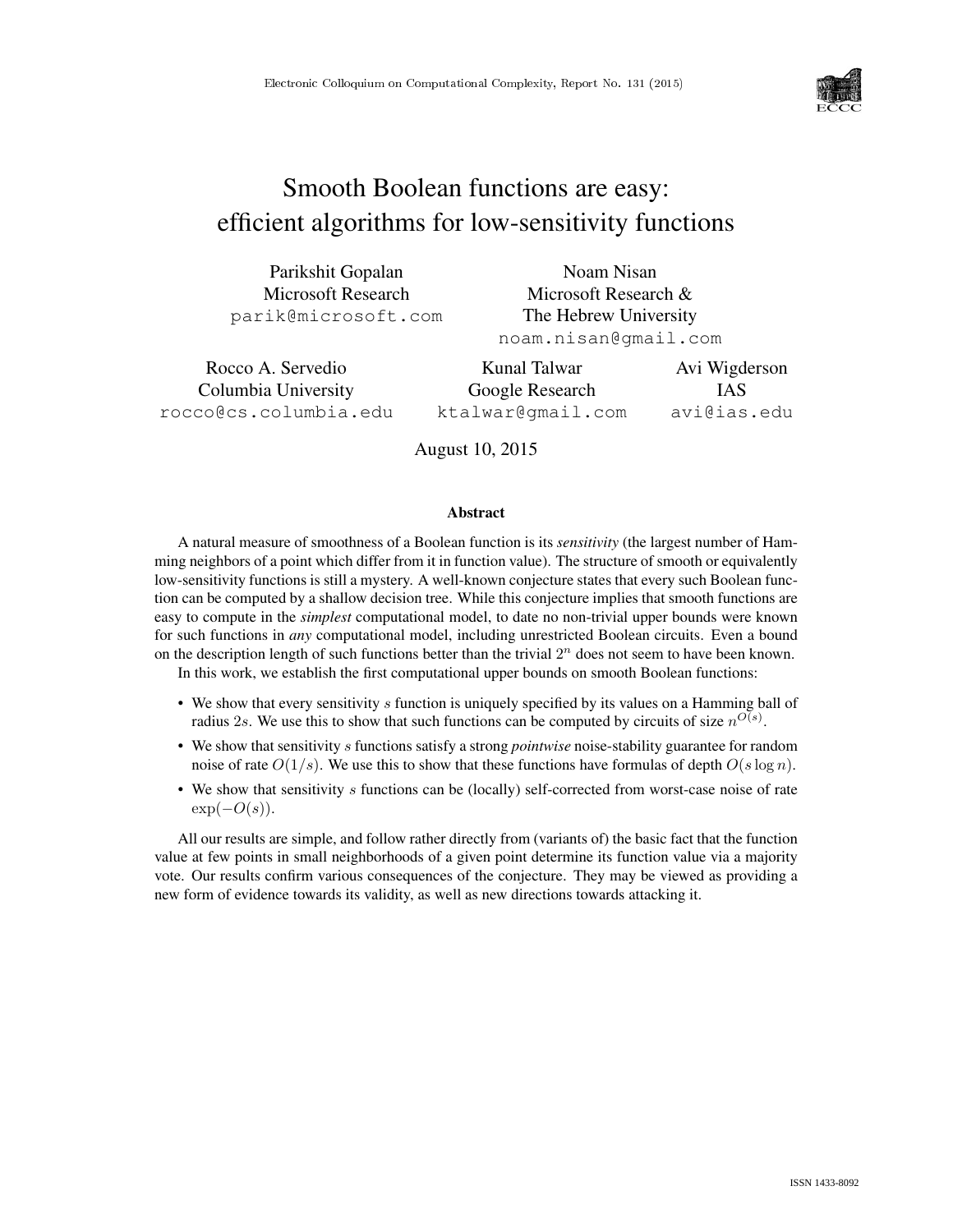# 1 Introduction

#### <span id="page-1-1"></span>1.1 Background and motivation

The smoothness of a continuous function captures how gradually it changes locally (according to the metric of the underlying space). For Boolean functions on the Hamming cube, a natural analog is *sensitivity*, capturing how many neighbors of a point have different function values. More formally, the *sensitivity* of a Boolean function  $f: \{0,1\}^n \to \{0,1\}$  at input  $x \in \{0,1\}^n$ , written  $s(f, x)$ , is the number of neighbors y of x in the Hamming cube such that  $f(y) \neq f(x)$ . The *max sensitivity* of f, written  $s(f)$  and often referred to simply as the "sensitivity of f", is defined as  $s(f) = \max_{x \in \{0,1\}^n} s(f, x)$ . So,  $0 \le s(f) \le n$ , and while not crucial, it may be good for the reader to consider this parameter as "low" when e.g. either  $s(f) \leq (\log n)^{O(1)}$  or  $s(f) \leq n^{O(1)}$  (note that both upper bounds are closed under taking polynomials).

To see why low-sensitivity functions might be considered smooth, let  $\delta(\cdot, \cdot)$  denote the normalized Hamming metric on  $\{0,1\}^n$ . A simple application of the triangle inequality gives

$$
\mathbf{E}_{y:\delta(x,y)=\delta_0}|f(x)-f(y)|\leq \delta_0s(f).
$$

Thus  $s(f)$  might be viewed as being somewhat analogous to the Lipschitz constant of f.

A well known conjecture states that every smooth Boolean function is computed by a shallow decision tree, specifically of depth polynomial in the sensitivity. This conjecture was first posed in the form of a question by Nisan [\[Nis91\]](#page-20-0) and Nisan and Szegedy [\[NS94\]](#page-20-1) but is now (we feel) widely believed to be true:

<span id="page-1-0"></span>Conjecture 1. *[\[Nis91,](#page-20-0) [NS94\]](#page-20-1) There exists a constant* c *such that every Boolean function* f *has a decision tree of depth*  $s(f)^c$ .

The converse is trivial, since every Boolean function computable by a depth  $d$  decision tree has sensitivity at most d. However, the best known upper bound on decision tree depth in terms of sensitivity is exponential (see Section [1.3\)](#page-4-0).

A remarkable series of developments, starting with Nisan's paper [\[Nis91\]](#page-20-0), showed that decision tree depth is an extremely robust complexity parameter, in being polynomially related to many other, quite diverse complexity measures for Boolean functions, including PRAM complexity, block sensitivity, certificate complexity, randomized decision tree depth, quantum decision tree depth, real polynomial degree, and approximating polynomial degree. Arguably the one natural complexity measure that has defied inclusion in this equivalence class is sensitivity. Thus, there are many equivalent formulations of Conjecture [1;](#page-1-0) indeed, Nisan originally posed the question in terms of sensitivity versus block sensitivity [\[Nis91\]](#page-20-0). See the extensive survey [\[HKP11\]](#page-20-2) for much more information about the conjecture and [\[BdW02\]](#page-19-0) for background on various Boolean function complexity measures.

Conjecture [1](#page-1-0) is typically viewed as a *combinatorial* statement about the Boolean hypercube. However, the conjecture also makes a strong assertion about *computation*, stating that smooth functions have very low complexity; indeed, the conjecture posits that they are easy to compute in arguably the simplest computational model — deterministic decision trees. This implies that smooth functions easy for many other "low-level" computational models via the following chain of inclusions:

$$
\begin{aligned} \mathsf{DecTree\text{-}depth}(\mathrm{poly}(s)) &\subseteq \mathsf{DNF\text{-}width}(\mathrm{poly}(s)) \subseteq \mathsf{AC_0\text{-}size}(n^{\mathrm{poly}(s)}) \\ &\subseteq \mathsf{Formula\text{-}depth}(\mathrm{poly}(s)\log(n)) \subseteq \mathsf{Circuit\text{-}size}(n^{\mathrm{poly}(s)}). \end{aligned}
$$

Given these inclusions, and the widespread interest that Conjecture [1](#page-1-0) has attracted in the study of Boolean functions, it is perhaps surprising that no non-trivial upper bounds were previously known on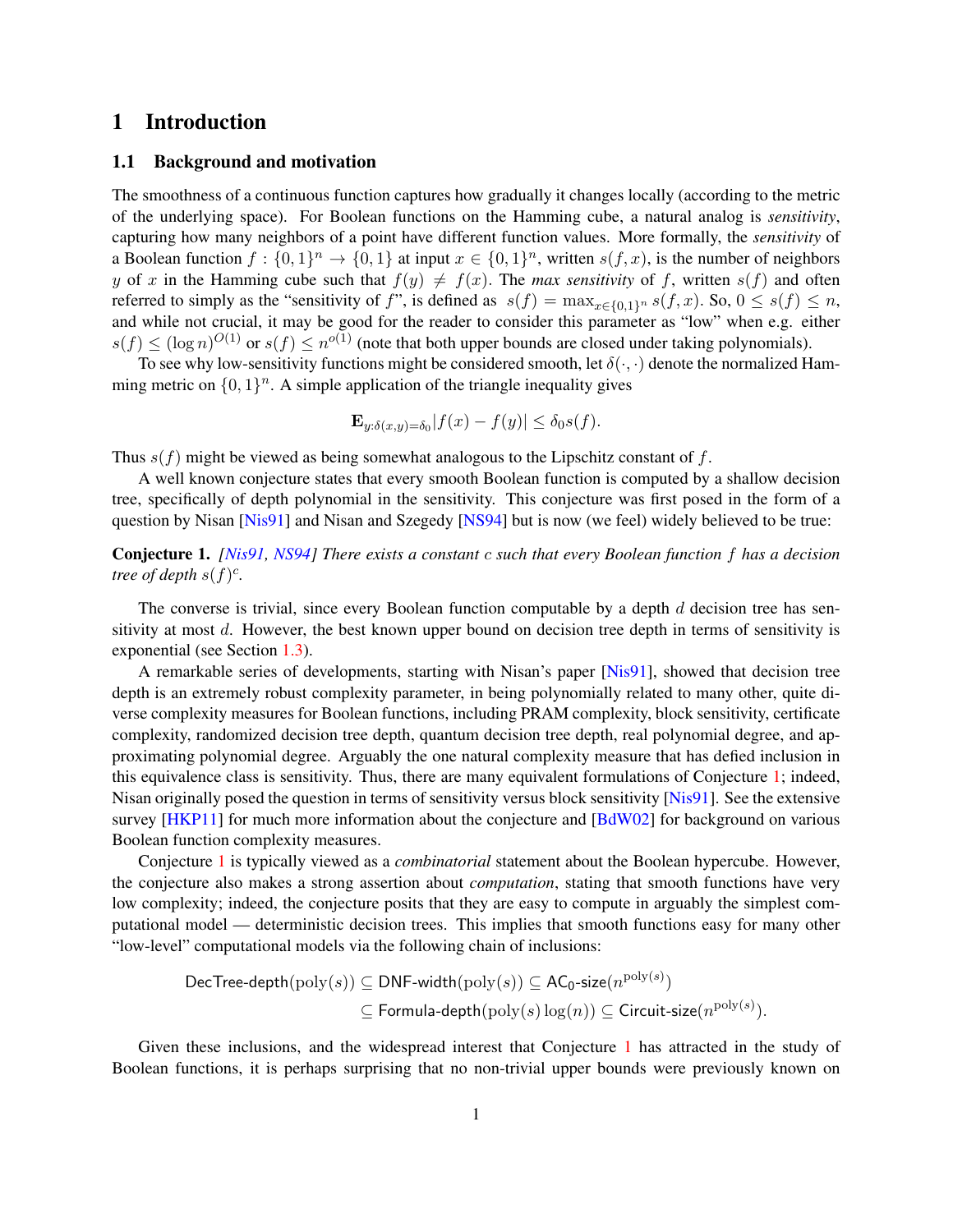low sensitivity functions in *any* computational model, including unrestricted Boolean circuits. Indeed, a pre-requisite for a family of functions to have small circuits is an upper bound on the number of functions in the family, or equivalently on the description length of such functions; even such bounds were not previously known for low sensitivity functions. This gap in our understanding of low sensitivity functions helped motivate the present work.

An equivalent formulation of Conjecture  $1$  is that every sensitivity s function is computed by a real polynomial whose degree is upper bounded by some polynomial in s. This is equivalent to saying that the *Fourier expansion* of the function has degree  $poly(s)$ :

### <span id="page-2-0"></span>Conjecture 2. *[\[Nis91,](#page-20-0) [NS94\]](#page-20-1) (Equivalent to Conjecture [1\)](#page-1-0) There exist a constant* c *such that every Boolean function is computed by a real polynomial of degree*  $s(f)^c$ .

Given the analogy between sensitivity and the Lipschitz constant, this form of the conjecture gives a natural discrete analog of continuous approximations of smooth Lipschitz functions by low-degree poly-nomials, first obtained for univariate case by Weierstrass [\[Wei85\]](#page-20-3), which has had a huge influence on the development of modern analysis. This lead to a large body of work in approximation theory, and we mention here the sharp quantitative version of the theorem [\[Jac30\]](#page-20-4) and its extension to the multivariate case [\[NS64\]](#page-20-5).

This formulation of the conjecture is also interesting because of the rich structure of low-degree polynomials that low sensitivity functions are believed to share. For instance, low-degree real polynomials on the Boolean cube are easy to interpolate from relatively few values (say over a Hamming ball). The interpolation procedure can be made tolerant to noise, and local (these follow from the fact that low-degree real polynomials also have low degree over  $\mathbb{F}_2$ ). Again, our understanding of the structure of low sensitivity functions was insufficient to establish such properties for them prior to this work.

Finally, to every Boolean function f one can associate the bipartite graph  $G_f$  which has left and right vertex sets  $f^{-1}(0)$  and  $f^{-1}(1)$ , and which has an edge  $(x, y)$  if the Hamming distance  $d(x, y)$  is 1 and  $f(x) \neq f(y)$ . A function has max sensitivity s if and only the graph  $G_f$  has maximum degree at most s. From this perspective one can view Conjectures [1](#page-1-0) and [2](#page-2-0) as a step towards understanding the graph-theoretic structure of Boolean functions and relating it to their computational and analytic structure (as captured by the Fourier expansion). In this paper, we propose proving various implications of the conjecture both as a necessary first step towards the conjecture, and as a means to better understanding low sensitivity functions from a computational perspective.

#### 1.2 Our Results

Let  $\mathcal{F}(s,n)$  denote the set of Boolean functions on n variables such that  $s(f) \leq s$ . We sometimes refer to this class simply as "sensitivity  $s$  functions" ( $n$  will be implicit).

The starting point for our results is an upper bound stating that low-sensitivity functions can be interpolated from Hamming balls. This parallels the fact that a degree d polynomial can be interpolated from its values on a Hamming ball of radius d.

<span id="page-2-1"></span>Theorem 3. *Every sensitivity* s *function on* n *variables is uniquely specified by its values on any Hamming* ball of radius  $2s$  in  $\{0,1\}^n$ .

The simple insight here is that knowing the values of f at any set of  $2s + 1$  neighbors of a point x uniquely specifies the value of f at x: it is the majority value over the  $2s + 1$  neighbors (else the point x would be too sensitive). This implies the following upper bound on the number of sensitivity  $s$  functions:

$$
|\mathcal{F}(s,n)| \le 2^{\binom{n}{\le 2s}}.
$$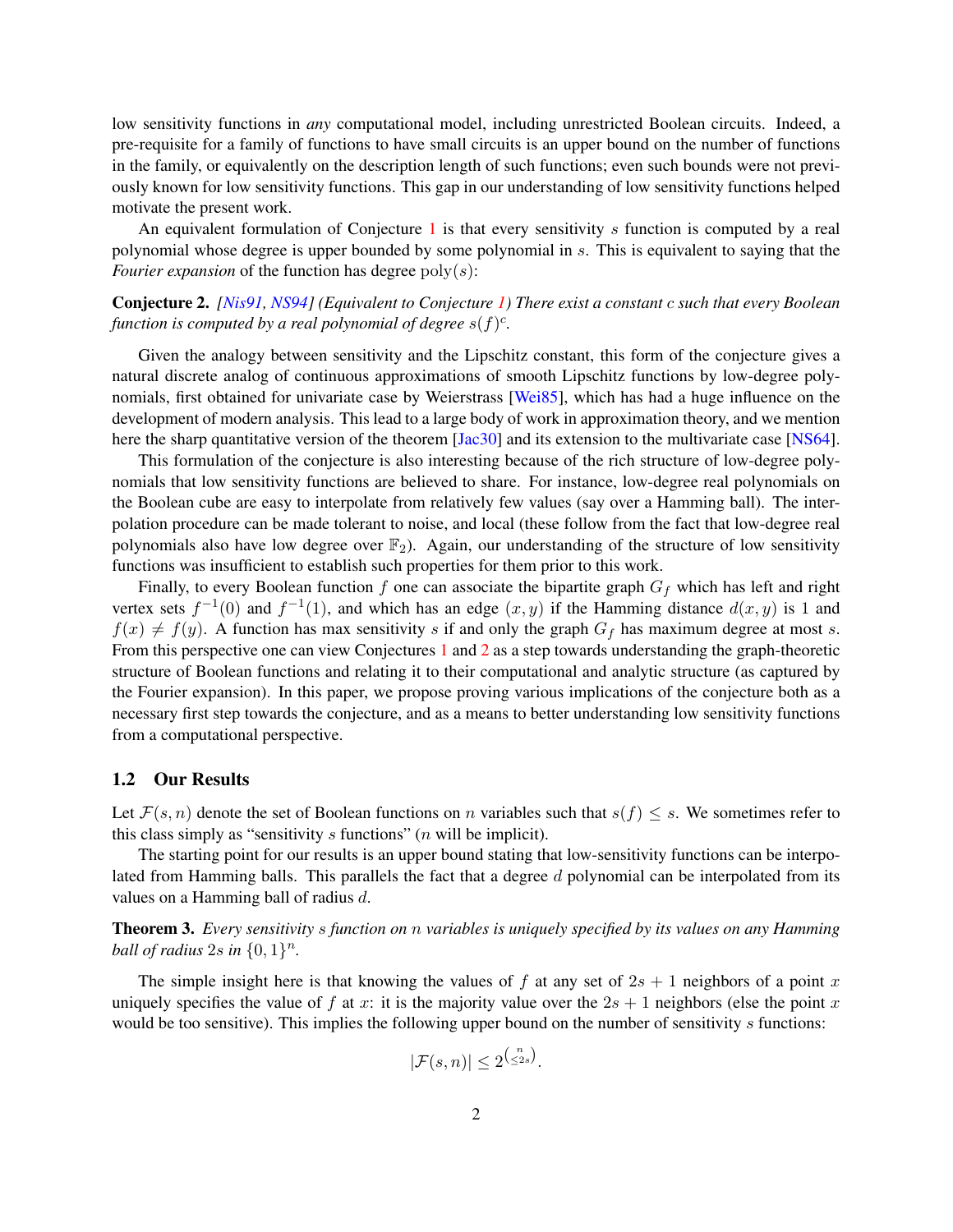Our proof of Theorem [3](#page-2-1) is algorithmic (but inefficient). We build on it to give efficient algorithms that compute f at any point  $x \in \{0,1\}^n$ , given the values of f on a Hamming ball as advice.

Our first algorithm takes a bottom-up approach. We know the values of  $f$  on a ball of small radius around the origin, and wish to infer its value at some arbitrary point  $x$ . Imagine moving the center of the ball from the origin to x along a shortest path. The key observation is that after shifting the ball by Hamming distance 1, we can recompute the values of  $f$  on the shift using a simple Majority vote.

Our second algorithm uses a top-down approach, reducing computing f at x to computing f at  $O(s)$ neighboring points of Hamming weight one less than x. We repeat this till we reach points of weight  $O(s)$ (whose values we know from the advice). By carefully choosing the set of  $O(s)$  neighbors, we ensure that no more than  $n^{O(s)}$  values need to be computed in total:

<span id="page-3-0"></span>**Theorem 4.** *Every sensitivity s function is computed by a Boolean circuit of size*  $O(sn^{2s+1})$  *and depth*  $O(n^s)$ .

Simon has shown that every sensitivity s function depends on at most  $2^{O(s)}$  variables [\[Sim82\]](#page-20-6). Thus, the circuit we construct has size at most  $2^{O(s^2)}$ .

A natural next step would be to parallelize this algorithm. Towards this goal, we show that low sensitivity functions satisfy a very strong noise-stability guarantee: Start at any point  $x \in \{0,1\}^n$  and take a random walk of length  $n/10s$  to reach a point y. Then  $f(x) = f(y)$  with probability 0.9, where the probability is only over the coin tosses of the walk and not over the starting point  $x$ . Intuitively, this says that the value of f at most points in a ball of radius  $n/10s$  around x equals the value at x (note that in contrast, Theorem [3](#page-2-1) only uses the fact that most points in a ball of radius 1 agree with the center). We use this structural property to get a small depth *formula* that computes f:

<span id="page-3-1"></span>Theorem 5. *Every sensitivity* s *function is computed by a Boolean formula of depth* O(s log n) *and size*  $n^{O(s)}$ .

(By [\[Sim82\]](#page-20-6), these formulas have depth at most  $O(s^2)$  and size at most  $2^{O(s^2)}$  as before.) At a high level, we again use the the values on a Hamming ball as advice. Starting from some arbitrary input  $x$ , we use a variant of the noise-stability guarantee (which holds for "downward" random walks that only flip 1 coordinates to 0) to reduce the computation of f at x to computing f on  $O(1)$  many points whose weight is less than that of x by a factor of roughly  $(1 - 1/(10s))$  (a majority vote on these serves to amplify the success probability). Repeating this for each of these new points, recursively, for  $O(s \log(n))$  times, we reduce computing  $f$  at  $x$  to computing  $f$  at various points in a small Hamming ball around the origin, which we know from the advice.

We also show that low-sensitivity functions admit local self-correction. The setup here is that we are given oracle access to an unknown function  $r: \{0,1\}^n \to \{0,1\}$  that is promised to be close to a low sensitivity function. Formally, there exists a sensitivity s function  $f: \{0,1\}^n \to \{0,1\}$  such that

$$
\delta(r, f) := \Pr_{x \in \{0, 1\}^n} [r(x) \neq f(x)] \le 2^{-ds}
$$

for some constant d. We are then given an arbitrary  $x \in \{0,1\}^n$  as an input, and our goal is to return  $f(x)$ correctly with high probability for every x, where the probability is over the coin tosses of the (randomized) algorithm. We show that there is a self-corrector for  $f$  with the following guarantee:

<span id="page-3-2"></span>**Theorem 6.** There exist a constant d such that the following holds. Let  $r : \{0,1\}^n \to \{0,1\}$  be such that  $\delta(r, f) \leq 2^{-ds}$  for some sensitivity s function f. There is an algorithm which, when given an oracle for r and  $x \in \{0,1\}^n$  as input, queries the oracle for r at  $(n/s)^{O(s)}$  points, runs in  $(n/s)^{O(s)}$  time, and returns *the correct value of*  $f(x)$  *with probability* 0.99*.*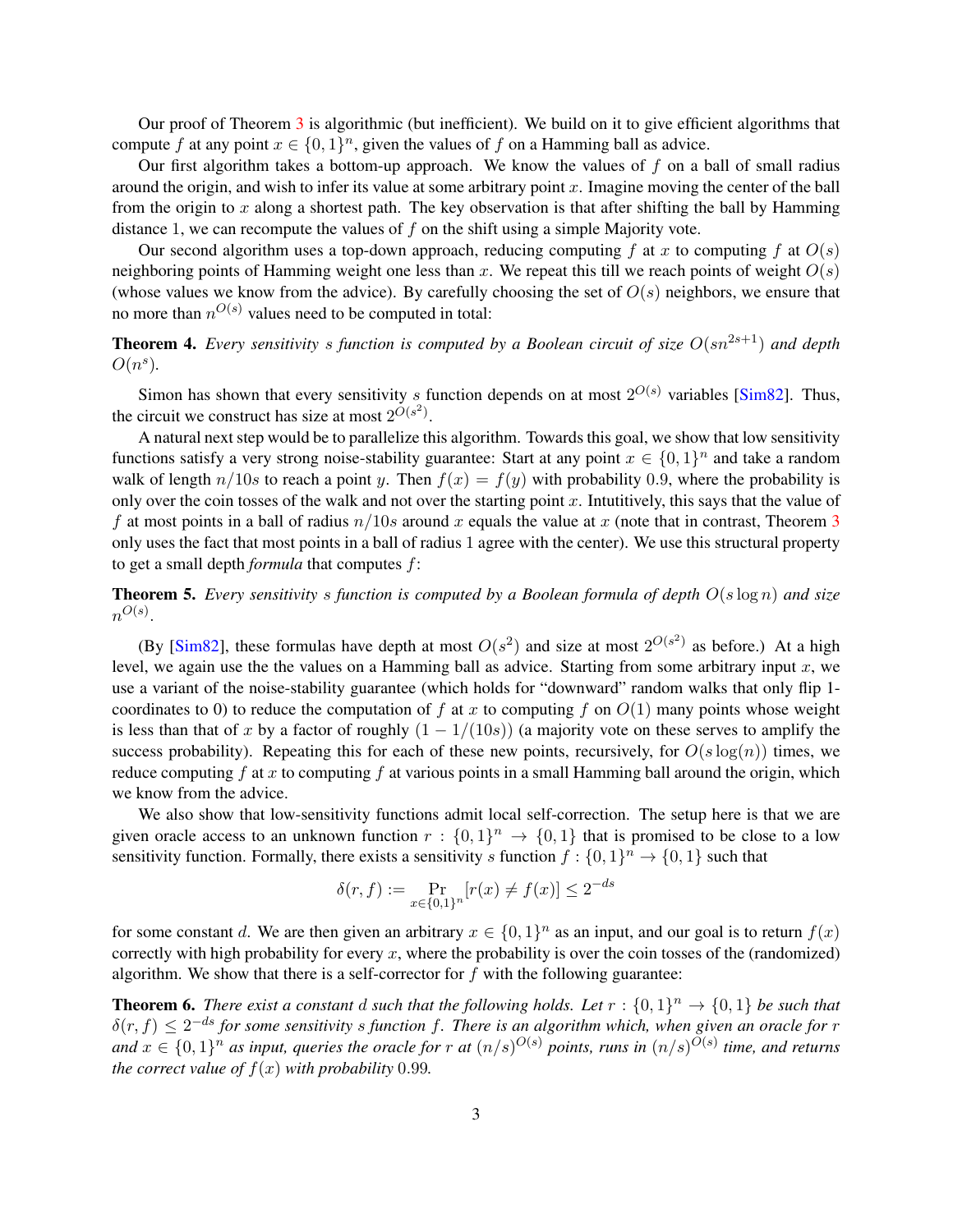Our self-corrector is similar in spirit to our formula construction: our estimate for  $f(x)$  is obtained by taking the majority over a random sample of points in a ball of radius  $n/10s$ . Rather than querying these points directly (since they might all be incorrect for an adversarial choice of x and  $r$ ), we use recursion. We show that  $O(s \log(n))$  levels of recursion guarantee that we compute  $f(x)$  with good probability. The analysis uses Bonami's hypercontractive inequality [\[O'D14\]](#page-20-7).

Our results imply that low-degree functions and low sensitivity functions can each be reconstructed from their value on small Hamming balls using simple but dissimilar looking "propagation rules". We show how degree and sensitivity can be chracterized by the convergence of these respective propagation rules, and use this to present a reformulaion of Conjecture [1.](#page-1-0)

#### <span id="page-4-0"></span>1.3 Related Work

The study of sensitivity originated from work on PRAMs [\[CDR86,](#page-19-1) [Sim82\]](#page-20-6). As mentioned earlier, the question of relating sensitivity to other complexity measures such as block sensitivity was posed in [\[NS94\]](#page-20-1). There has been a large body of work on Conjecture [1](#page-1-0) and its equivalent formulations, and recent years have witnessed significant interest in this problem (see the survey [\[HKP11\]](#page-20-2) and the papers cited below). To date, the biggest gap known between sensitivity and other measures such as block-sensitivity, degree and decision tree depth is at most quadratic [\[Rub95,](#page-20-8) [AS11\]](#page-19-2). Upper bounds on other measures such as block sensitivity and certificate complexity in terms of sensitivity are given in  $[KK04, ABG<sup>+</sup>14, AP14, APV15]$  $[KK04, ABG<sup>+</sup>14, AP14, APV15]$  $[KK04, ABG<sup>+</sup>14, AP14, APV15]$  $[KK04, ABG<sup>+</sup>14, AP14, APV15]$  $[KK04, ABG<sup>+</sup>14, AP14, APV15]$  $[KK04, ABG<sup>+</sup>14, AP14, APV15]$  $[KK04, ABG<sup>+</sup>14, AP14, APV15]$  (see also [\[AV15\]](#page-19-6)). Very recently, a novel approach to this conjecture via a communication game was proposed in the work of Gilmer *et al.* [\[GKS15\]](#page-20-10).

#### 1.4 Preliminaries

We define the 0-sensitivity, 1-sensitivity and the max sensitivity of an *n*-variable function f as

$$
s_0(f) = \max_{x \in f^{-1}(0)} s(f, x), \quad s_1(f) = \max_{x \in f^{-1}(1)} s(f, x), \quad s(f) = \max_{x \in \{0, 1\}^n} s(f, x) = \max(s_0(f), s_1(f)).
$$

We denote the real polynomial degree of a function by  $deg(f)$  and its  $\mathbb{F}_2$  degree by  $deg_2(f)$ . We write  $wt(x)$  for  $x \in \{0,1\}^n$  to denote the Hamming weight of x (number of ones). We write  $\delta(f, g)$  for  $f, g$ :  ${0, 1}^n \to {0, 1}$  to denote  $Pr_{x \in {0, 1}^n} [f(x) \neq g(x)]$ .

For  $x \in \{0,1\}^n$ , let  $\mathcal{B}(x,r) \subset \{0,1\}^n$  denote the Hamming ball consisting of all points at distance at most r from x. Let  $S(x, r)$  denote the Hamming sphere consisting of all points at distance exactly r from x. Let  $N(x)$  denote the set of Hamming neighbors of x (so  $N(x)$  is shorthand for  $S(x, 1)$ ), and let  $N_r(x)$ denote the set of neighbors of Hamming weight  $r$  (points with exactly  $r$  ones).

The following upper bound on sensitivity in terms of degree is due to Nisan and Szegedy.

<span id="page-4-1"></span>**Theorem 7.** [\[NS94\]](#page-20-1) For every function  $f: \{0,1\}^n \to \{0,1\}$ , we have  $s(f) \leq 4(\deg(f))^2$ .

We record Simon's upper bound on the number of relevant variables in a low-sensitivity function:

<span id="page-4-2"></span>**Theorem 8.** [\[Sim82\]](#page-20-6) For every function  $f : \{0,1\}^n \rightarrow \{0,1\}$ , the number of relevant variables n' is *bounded by*  $n' \leq s(f)4^{s(f)}$ .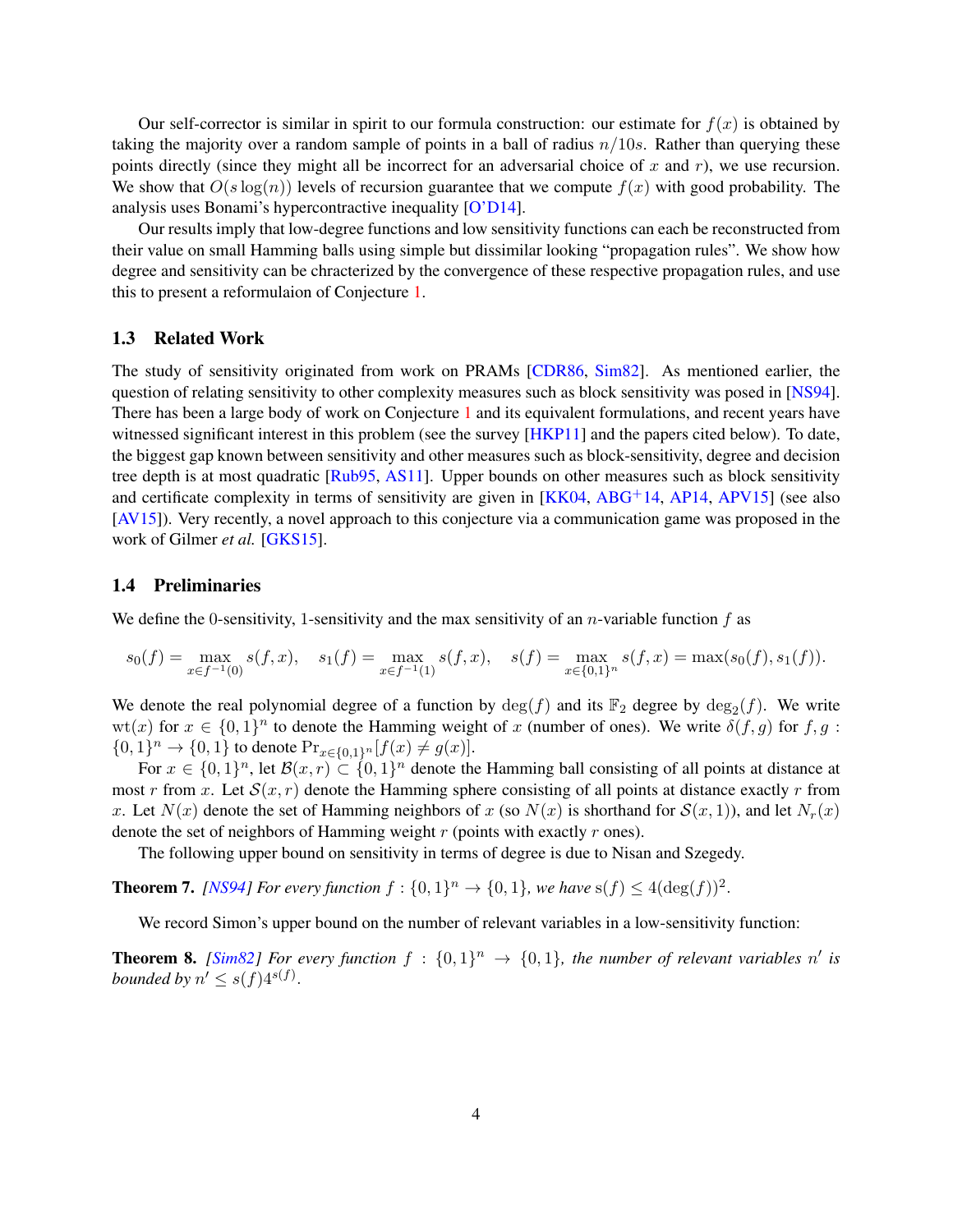# 2 Structural properties of low sensitivity functions

### 2.1 Bounding the description length

We show that functions with low sensitivity have concise descriptions, so consequently the number of such functions is small. Indeed, we show that knowing the values on a Hamming ball of radius  $2s + 1$  suffices.

#### 2.1.1 Reconstruction from Hamming balls and spheres.

The following simple but key observation will be used repeatedly:

<span id="page-5-0"></span>**Lemma 9.** *Let*  $S \subseteq N(x)$  *where*  $|S| \ge 2s + 1$ *. Then*  $f(x) = \text{Maj}_{y \in S}(f(y))$ *.* 

**Proof:** Let  $b \in \{0, 1\}$  denote the majority value of f over S and let  $S^b \subset S$  be the subset of S over which f takes the value b. Note that  $|S^b| \geq |S|/2 \geq s+1$  since  $|S| \geq 2s+1$ . If  $f(x) \neq b$ , then every vertex in  $S^b$  represents a sensitive neighbor of x, and thus  $s(f, x) \geq s + 1$  which is a contradiction.

<span id="page-5-2"></span>Theorem 10. *Every sensitivity* s *function is uniquely specified by its values on a ball of radius* 2s*.*

**Proof:** Suppose that we know the values of f on  $\mathcal{B}(x, 2s)$ . We may assume by relabeling that  $x = 0^n$  is the origin. Note that  $\mathcal{B}(0^n, 2s)$  is just the set of points of Hamming weight at most 2s.

We will prove that f is uniquely specified on points x where  $wt(x) \ge 2s$  by induction on  $r = wt(x)$ . The base case  $r = 2s$  is trivial. For the induction step, assume we know f for all points of weight up to r for some  $r \geq 2s$ . Consider a point x with  $wt(x) = r + 1$ . The set  $N_r(x)$  of weight-r neighbors of x has size  $r + 1 > 2s + 1$ . Hence

$$
f(x) = \underset{y \in N_r(x)}{\text{Maj}} (f(y)).\tag{1}
$$

by Lemma [9.](#page-5-0)

Note that by Equation [1,](#page-5-1) we only need to know f on the sphere of radius  $r$  rather than the entire ball to compute f on inputs of weight  $r + 1$ . This observation leads to the following sharpening for  $s \leq n/4$ .

**Corollary 11.** Let  $s \leq n/4$ . Every sensitivity s function is uniquely specified by its values on a sphere of *radius* 2s*.*

**Proof:** As before we may assume that  $x = 0^n$ . By Equation [1,](#page-5-1) the values of f on  $\mathcal{S}(0^n, r)$  fix the values at  $S(0^n, r+1)$ . Hence knowing f on  $S(0^n, 2s)$  suffices to compute f at points of weight  $2s + 1$  and beyond. In particular, the value of f is fixed at all points of weight  $n/2$  through n (since  $2s \le n/2$ ). Hence the value of f is fixed at all points of the ball  $\mathcal{B}(1^n, 2s)$ , and now Theorem [10](#page-5-2) finishes the proof.

#### 2.1.2 Upper and lower bounds on  $\mathcal{F}(s,n)$ .

Recall that  $|\mathcal{F}(s, n)|$  denotes the number of distinct Boolean functions on n variables with sensitivity at most s. We use the notation  $\binom{n}{\leq n}$  $\binom{n}{\leq k}$  to denote  $\sum_{i=0}^{k} \binom{n}{i}$  $\binom{n}{i}$ , the cardinality of a Hamming ball of radius k.

As an immediate corollary of Theorem  $10$ , we have the following upper bound:

<span id="page-5-3"></span>**Corollary 12.** For all  $s \leq n$ , we have  $|\mathcal{F}(s, n)| \leq 2^{\binom{n}{\leq 2s}}$ .

<span id="page-5-1"></span>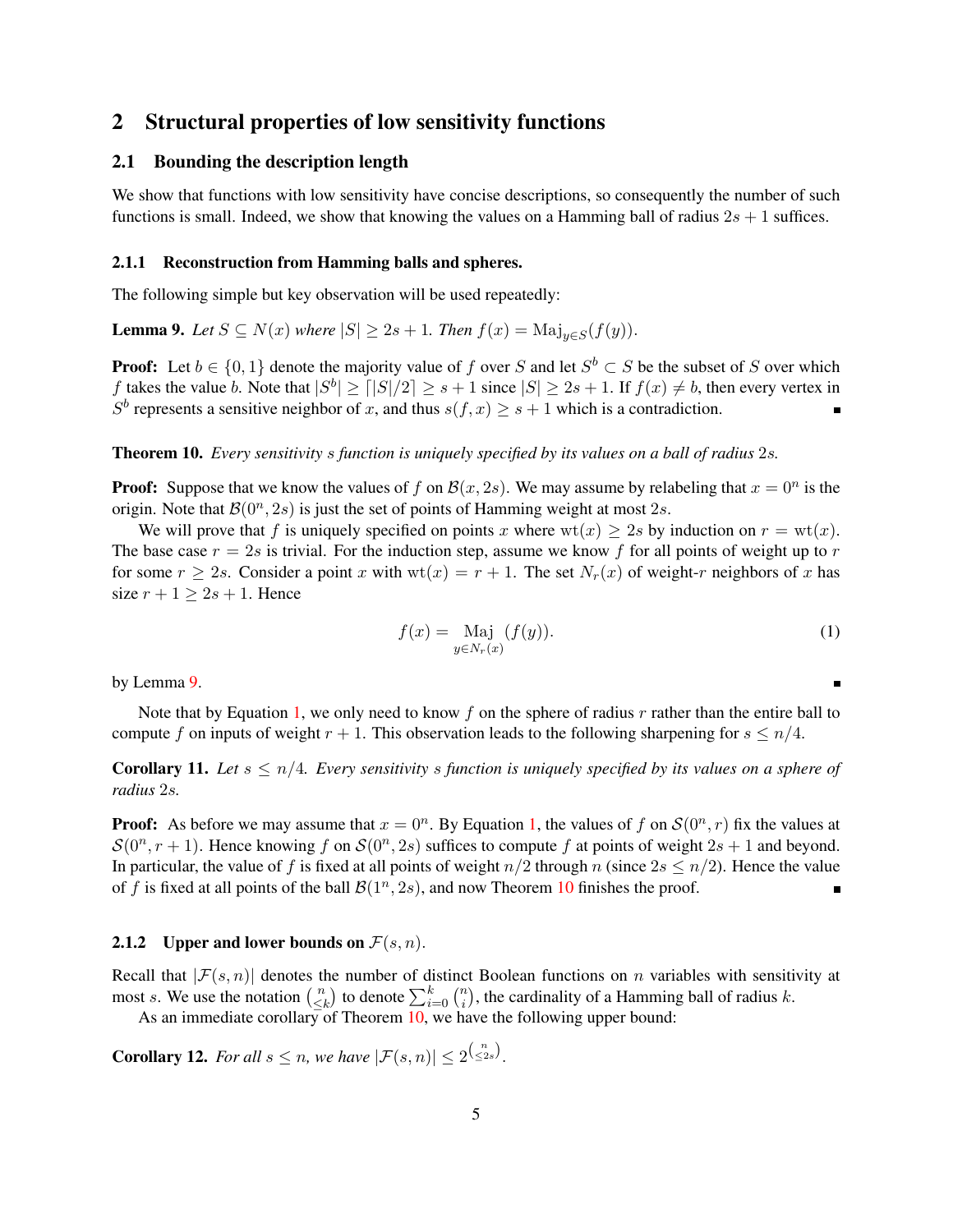We have the following lower bounds:

**Lemma 13.** For all  $s \leq n$ , we have  $|\mathcal{F}(s, n)| \geq \max\left(\binom{n}{s}\right)$  $\binom{n}{s} 2^{2^s-1}, (n-s+1)^{2^{s-1}}.$ 

**Proof:** The first bound comes from considering s-juntas. We claim that there are at least  $2^{2^s-1}$  functions on s variables that depend on all s variables. For any function  $f: \{0,1\}^s \to \{0,1\}$  on s variables, either f or  $f' = f \oplus \prod_{i=1}^{s} x_i$  is sensitive to all s variables. This is because  $f \oplus f' = \prod_{i=1}^{s} x_i$ , hence one of them has full degree as a polynomial over  $\mathbb{F}_2$ , and hence must depend on all n variables. The bound now follows by considering all subsets of  $n$  variables.

The second bound comes from the addressing functions. Divide the variables into  $s-1$  address variables  $y_1, \ldots, y_{s-1}$  and  $n - s + 1$  output variables  $x_1, \ldots, x_{n-s+1}$ . Consider the addressing function computed by a decision tree with nodes at the first  $s - 1$  levels labelled by  $y_1, \ldots, y_{s-1}$  and each leaf labelled by some  $x_i$ (the same  $x_i$  can be repeated at multiple leaves). It is easy to check that this defines a family of sensitivity s functions, that all the functions in the family are distinct, and that the cardinality is as claimed.

In the setting when  $s = o(n)$ , the gap between our upper and lower bounds is roughly  $2^{n^s}$  versus  $n^{2^s}$ . The setting where  $s = O(\log(n))$  is particularly intriguing.

<span id="page-6-1"></span>**Problem 14.** *Is*  $|\mathcal{F}(2\log(n), n)| = 2^{n^{\omega(1)}}$ ?

#### 2.2 Noise Stability

We start by showing that functions with small sensitivity satisfy a strong noise-stability guarantee.

For a point  $x \in \{0,1\}^n$  and  $\delta \in [0,1]$ , let  $N_{1-2\delta}(x)$  denote the  $\delta$ -noisy version of x, i.e. a draw of  $y \sim N_{1-2\delta}(x)$  is obtained by independently setting each bit  $y_i$  to be  $x_i$  with probability  $1-2\delta$  and uniformly random with probability 2 $\delta$ . The noise sensitivity of f at x at noise rate  $\delta$ , denoted  $\text{NS}_{\delta}[f](x)$ , is defined as

$$
NS_{\delta}[f](x) = \Pr_{y \sim N_{1-2\delta}(x)}[f(x) \neq f(y)].
$$

The noise sensitivity of f at noise rate  $\delta$ , denoted  $NS_{\delta}[f]$ , is then defined as

$$
NS_{\delta}[f] = \mathop{\mathbb{E}}_{x \sim \{0,1\}^n} [NS_{\delta}[f](x)] = \Pr_{x \sim \{0,1\}^n, y \sim N_{1-2\delta}(x)} [f(x) \neq f(y)].
$$

The next lemma shows that low-sensitivity functions are noise-stable at every point  $x \in \{0,1\}^n$ :

<span id="page-6-0"></span>**Lemma 15.** Let  $f : \{0,1\}^n \to \{0,1\}$  have sensitivity s. For every  $x \in \{0,1\}^n$  and  $0 \le \delta \le 1/2$ , we have  $\text{NS}_{\delta}[f](x) < 2\delta s.$ 

**Proof:** Let  $t \in [n]$ . Consider a random process that starts at x and then flips a uniformly random subset  $T \subseteq [n]$  of coordinates of cardinality t, which takes it from x to  $y \in \{0,1\}^n$ . We claim that  $\Pr_T[f(x) \neq 0]$  $f(y)$   $\leq \frac{st}{n-t+1}$ . To see this, we can view going from x to y as a walk where at each step, we pick the next coordinate to walk along uniformly from the set of coordinates that have not been selected so far. Let  $x = x_0, x_1, \ldots, x_t = y$  denote the sequence of vertices visited by this walk. At  $x_i$ , we choose the next coordinate to flip uniformly from a set of size  $n - i$ . Since  $x_i$  has at most s sensitive coordinates, we have  $Pr[f(x_i) \neq f(x_{i+1})] \leq \frac{s}{n-i}$ . Hence by a union bound we get

$$
\Pr[f(x_0) \neq f(x_t)] \le \sum_{i=0}^{t-1} \Pr[f(x_i) \neq f(x_{i+1})] \le \sum_{i=0}^{t-1} \frac{s}{n-i} \le \frac{st}{n-t+1}
$$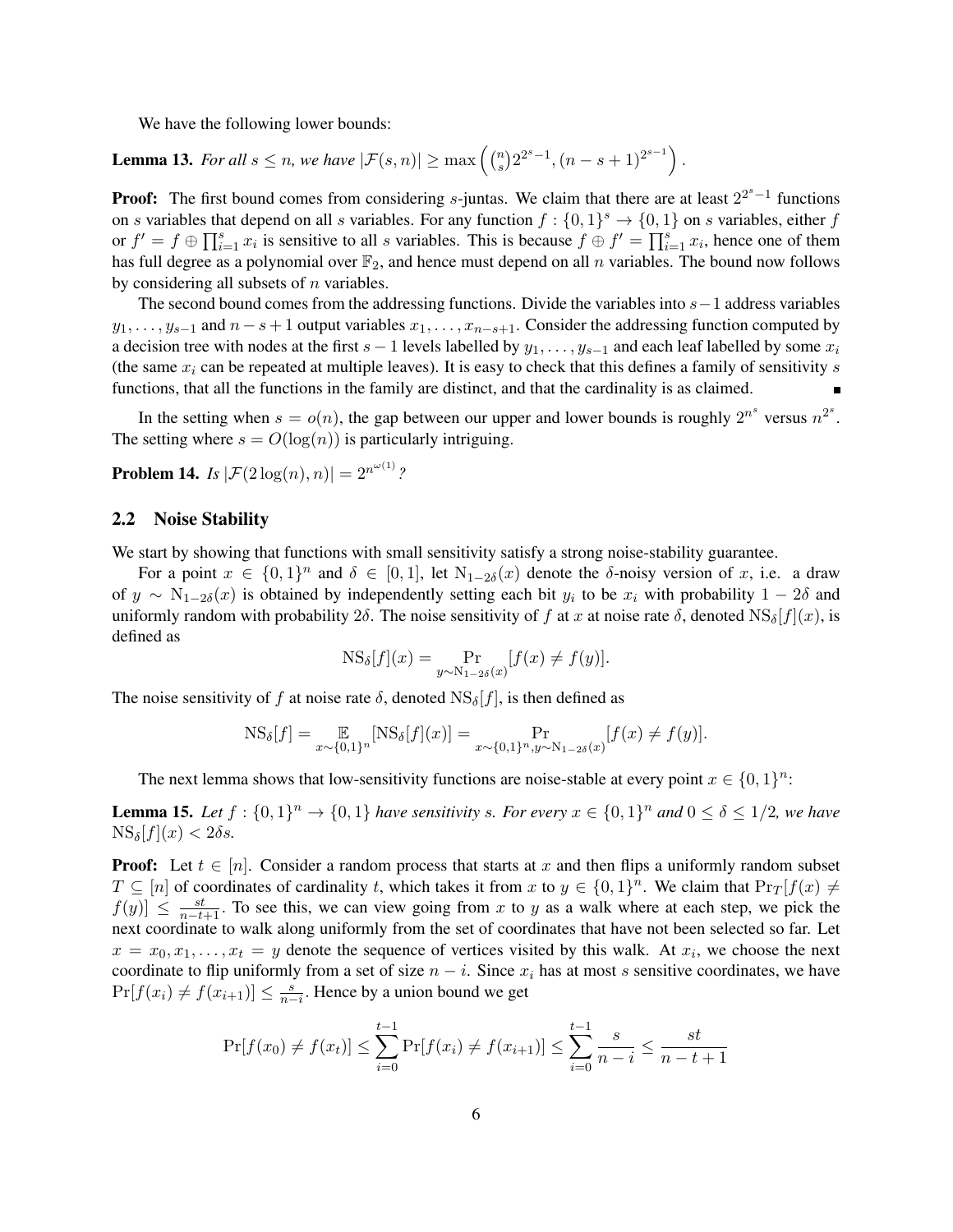as claimed.

Now we turn to noise sensitivity. We can view a draw of  $y \sim N_{1-2\delta}(x)$  as first choosing the number t of coordinates of x to flip according to the binomial distribution  $Bin(n, \delta)$ , and then flipping a random set  $T \subseteq [n]$  of size t. From above, we have  $Pr[f(y) \neq f(x) | |T| = t] \le \frac{st}{n-t+1}$ . Hence

$$
\Pr[f(x) \neq f(y)] \leq \mathop{\mathbb{E}}_{t \sim \text{Bin}(n,\delta)} \left[ \frac{st}{n-t+1} \right] = s \sum_{t=1}^{n} \delta^t (1-\delta)^{n-t} {n \choose t} \cdot \frac{t}{n-t+1}
$$

$$
= s \sum_{t=1}^{n} \delta^t (1-\delta)^{n-t} {n \choose t-1}
$$

$$
= \frac{s\delta}{1-\delta} \sum_{t'=0}^{n-1} \delta^{t'} (1-\delta)^{n-t'} {n \choose t'}
$$

$$
= \frac{s\delta}{1-\delta} (1-\delta^n)
$$

which is less than  $2\delta s$  for  $\delta \leq 1/2$ .

We can restrict the noise distribution and get similar bounds. The setting that we now describe, where we only allow walks in the lower shadow of a vertex, will be useful later when we construct shallow formulas for a low sensitivity function  $f$ .

Let  $D(x, t)$  denote the points in the lower shadow of x at distance t from it (so a point in  $D(x, t)$  is obtained by flipping exactly t of the bits of x from 1 to 0). We show that a random point in  $D(x, t)$  is likely to agree with x (for  $t \leq \text{wt}(x)/2s$ ).

**Lemma 16.** Let 
$$
\text{wt}(x) = d \geq s
$$
. Then if  $s(f) \leq s$ , we have  $\Pr_{y \in D(x,t)}[f(x) \neq f(y)] \leq \frac{st}{d-t}$ .

**Proof:** We consider a family of random walks that we call *downward walks*. In such a walk, at each step we pick a random index that is currently 1 and set it to 0. Consider a downward walk of length t and let  $x = x_0, x_1, \ldots, x_t = y$  denote the sequence of vertices that are visited by the walk. We claim that  $Pr[f(x_i) \neq f(x_{i+1})] \leq \frac{s}{d-i}$ . To see this observe that out of the  $d-i$  possible 1 indices in  $x_i$  that could be flipped to  $0$ , at most  $s$  are sensitive. Hence we have

$$
\Pr[f(x_0) \neq f(x_t)] \le \sum_{i=0}^{t-1} \Pr[f(x_i) \neq f(x_{i+1})] \le \sum_{i=0}^{t-1} \frac{s}{d-i} \le \frac{st}{d-t}
$$

Since  $y = x_t$  is a random point in  $D(x, t)$ , the proof is complete.

<span id="page-7-0"></span>**Corollary 17.** *Let*  $wt(x) = d$  *and*  $t \le d/(10s + 1)$ *. Then*  $Pr_{y \in D(x,t)}[f(y) \ne f(x)] \le 1/10$ *.* 

#### <span id="page-7-1"></span>2.3 Bias and Interpolation

It is known that low sensitivity functions cannot be highly biased. For  $f: \{0,1\}^n \to \{0,1\}$ , let

$$
\mu_0(f) = \Pr_{x \in \{0,1\}^n} [f(x) = 0], \ \mu_1(f) = \Pr_{x \in \{0,1\}^n} [f(x) = 1],
$$

$$
\mu(f) = \min(\mu_0(f), \mu_1(f))
$$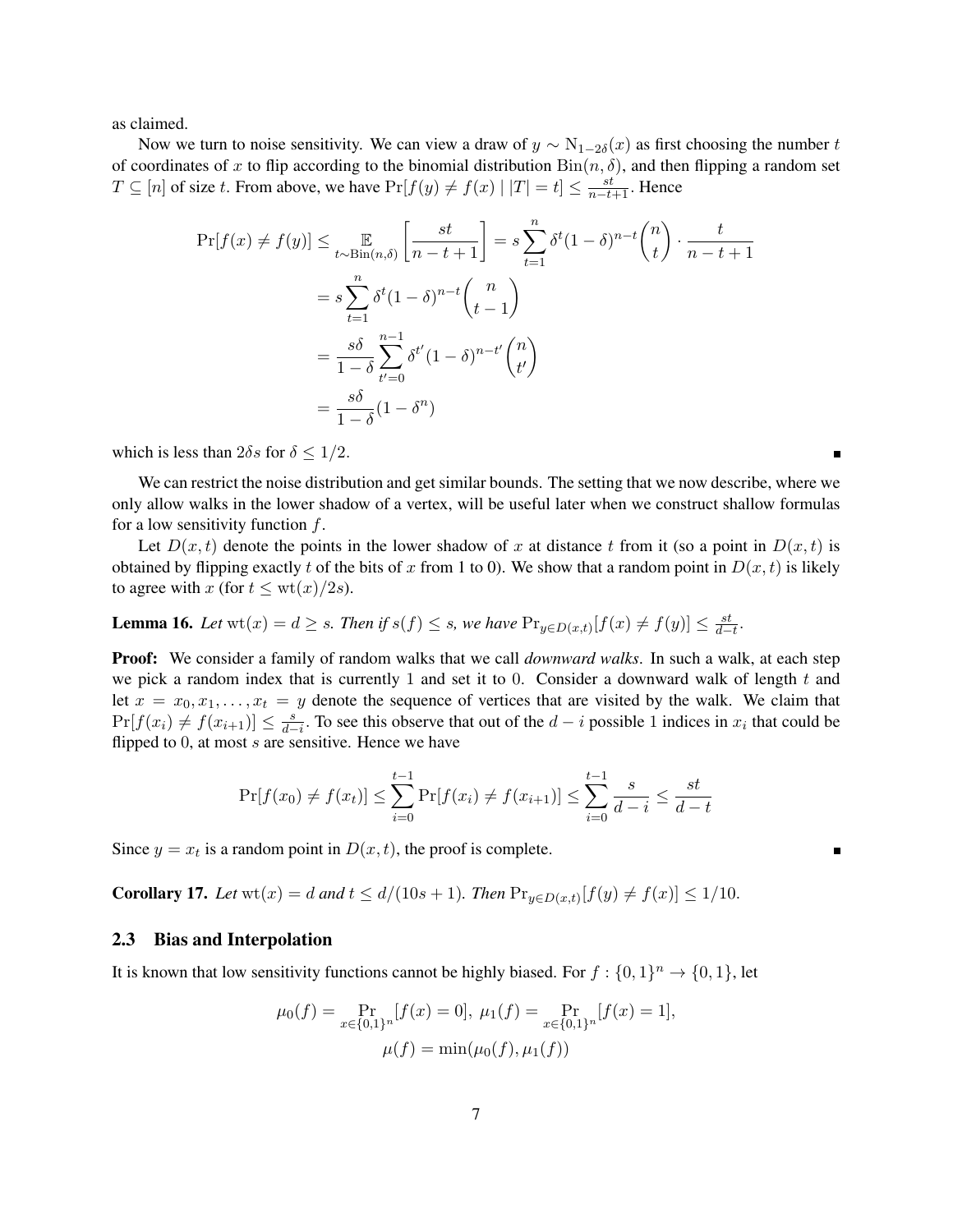<span id="page-8-0"></span>**Lemma 18.** For  $f : \{0, 1\}^n \to \{0, 1\}$  we have

$$
s_0(f) \ge \log_2\left(\frac{1}{\mu_0(f)}\right) \text{ if } \mu_0(f) > 0
$$
  

$$
s_1(f) \ge \log_2\left(\frac{1}{\mu_1(f)}\right) \text{ if } \mu_1(f) > 0.
$$

*Equality holds iff the set*  $f^{-1}(b)$  *is a subcube.* 

We note that these bounds are implied by the classical isoperimetric inequality, which in fact shows that  $\mathbf{E}_{x \in f^{-1}(b)}[s(f, x)] \ge \log(1/\mu_b(f))$  for  $b = 0, 1$ . We present a simple inductive proof of the max-sensitivity bounds given by Lemma [18](#page-8-0) in the appendix.

We say that a set  $K \subseteq \{0,1\}^n$  *hits* a set of functions F if for every  $f \in \mathcal{F}$ , there exists  $x \in K$  such that  $f(x) \neq 0$ . We say that K *interpolates* F if for every  $f_1 \neq f_2 \in \mathcal{F}$ , there exists  $x \in K$  such that  $f_1(x) \neq f_2(x)$ .

Corollary 19. Let  $k \geq C2^{2s} \binom{n}{\leq A}$  $\frac{n}{\leq 4s}$ ), and let *S* be a random subset of  $\{0,1\}^n$  obtained by taking *k* points drawn uniformly from  $\{0,1\}$ <sup>n *with replacement. The set S interpolates*  $\mathcal{F}(s,n)$  with probability 1 –</sup>  $\exp(-\left(\frac{n}{\epsilon_4}\right)$  $\binom{n}{\leq 4s}$ ) (over the choice of S).

**Proof:** We first show that large sets hit  $\mathcal{F}(t,n)$  with very high probability. Fix  $f \in \mathcal{F}(t,n)$ . Since we have  $\mu_1(f) \geq 2^{-t}$  by Lemma [18,](#page-8-0) the probability that k random points all miss  $f^{-1}(1)$  is bounded by  $(1-2^{-t})^k \leq \exp(-k/2^t)$ . By Corollary [12](#page-5-3) we have  $\mathcal{F}(t,n) \leq 2^{\binom{n}{\leq 2t}}$ , so by the union bound, the probability that S does not hit every function in this set is at most  $2^{\binom{n}{\leq 2t}} \exp(-k/2^t)$ , which is  $\exp(-\binom{n}{\leq t}$  $\binom{n}{2t}$ for  $k \geq C2^t {n \choose < s}$  $\binom{n}{2t}.$ 

Next, we claim that if S hits  $\mathcal{F}(2s, n)$  then it interpolates  $\mathcal{F}(s, n)$ . Given functions  $f_1, f_2 \in \mathcal{F}(s, n)$ , let  $g = f_1 \oplus f_2$ . It is easy to see that  $g \in \mathcal{F}(2s, n)$ . and that  $g^{-1}(1)$  is the set of points x where  $f_1(x) \neq f_2(x)$ , so indeed if S hits  $\mathcal{F}(2s, n)$  then it interpolates  $\mathcal{F}(s, n)$ . Given this, the corollary follows from our lower bound on k, taking  $t = 2s$ .

# 3 Efficient algorithms for computing low sensitivity functions

### 3.1 Small circuits

In this subsection, we will prove Theorem [4.](#page-3-0) Recall that the proof of Theorem [10](#page-5-2) gives an algorithm to compute the truth table of  $f$  from an advice string which tells us the values on some Hamming ball of radius  $2s + 1$ . In this section we present two algorithms which, given this advice, can (relatively) efficiently compute any entry of the truth table without computing the truth-table in its entirety. This is equivalent to a small circuit computing f. We first give a (non-uniform) "bottom-up" algorithm for computing f at a given input point  $x \in \{0,1\}^n$ . In the appendix we describe a "top-down" algorithm with a similar performance bound.

#### 3.1.1 A Bottom-Up Algorithm

The algorithm takes as advice the values of f on  $\mathcal{B}(0^n, 2s)$ . It then shifts the center of the ball along a shortest path from  $0^n$  to x, computing the values of f on the shifted ball at each step. This computation is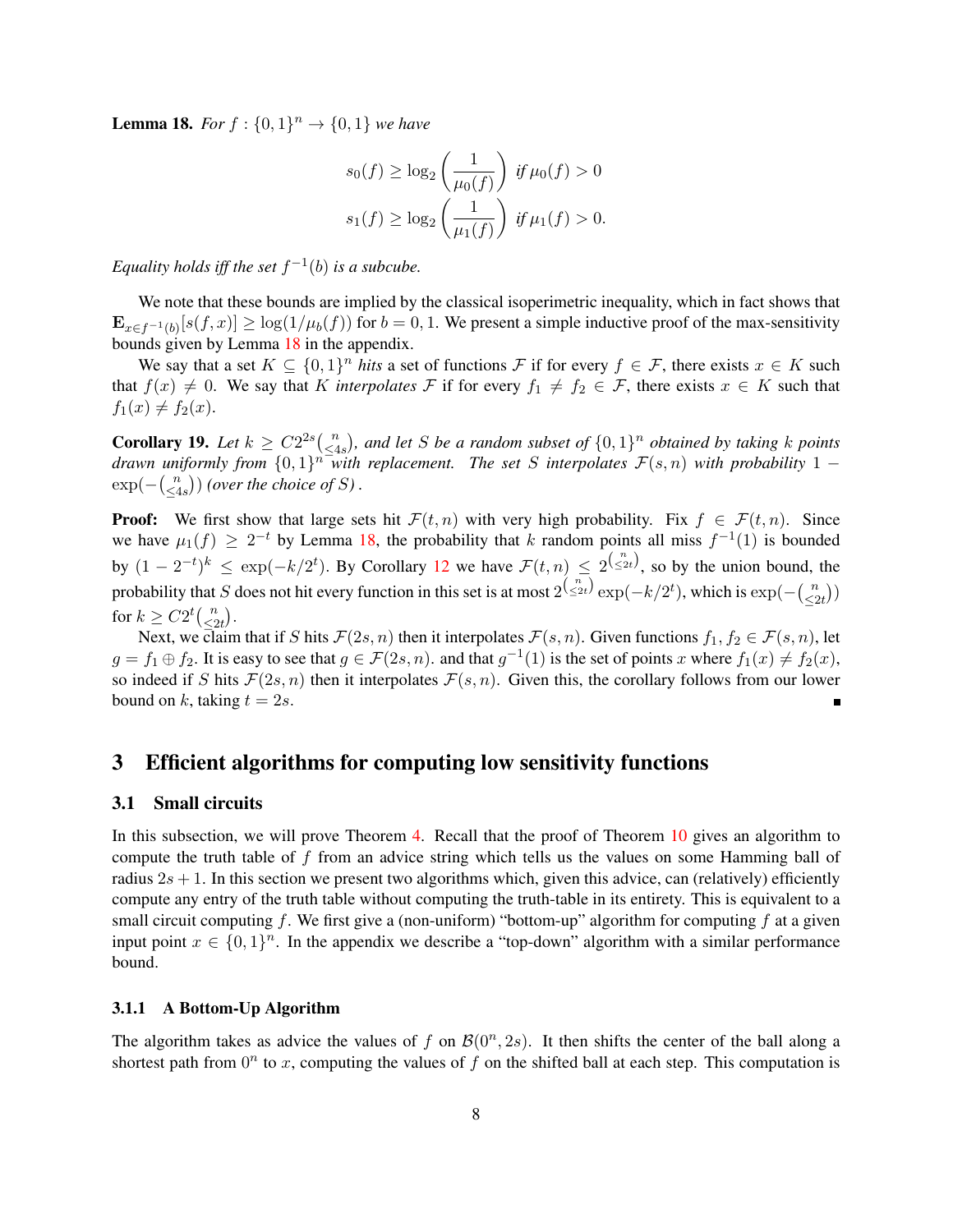made possible by a lemma showing that when we shift a Hamming ball  $\beta$  by a unit vector to get a new ball  $\mathcal{B}'$ , points in  $\mathcal{B}'$  either lie in  $\mathcal B$  or are adjacent to many points in  $\mathcal B$ , which lets us apply Lemma [9.](#page-5-0)

Let  $\mathbb{1}(S)$  denote the indicator of  $S \subseteq [n]$  and  $S\Delta T$  denote the symmetric difference of the sets  $S, T$ . For  $B \subseteq \{0,1\}^n$  we write  $B \oplus e_i$  to denote the pointwise shift of B by the unit vector  $e_i$ .

**Lemma 20.** *For any*  $y \in \mathcal{B}(x \oplus e_i, r) \setminus \mathcal{B}(x, r)$ , we have  $|N(y) \cap \mathcal{B}(x, r)| = r + 1$ *.* 

**Proof:** Fix any such y. Since  $\mathcal{B}(x \oplus e_i, r) = \mathcal{B}(x, r) \oplus e_i$ , we have that

 $y = x' \oplus e_i$  for some  $x' \in \mathcal{B}(x,r)$ , where  $x' = x \oplus \mathbb{1}(S)$  for some  $S \subseteq [n], |S| \le r$ , and hence  $y = x \oplus \mathbb{1}(S \Delta \{i\}).$ 

If  $i \in S$  or  $|S| \le r - 1$ , then  $|S\Delta\{i\}| \le r$ ; but this means that  $y \in \mathcal{B}(x, r)$ , which is in contradiction to our assumption that  $y \in \mathcal{B}(x \oplus e_i, r) \setminus \mathcal{B}(x, r)$ . Hence  $i \notin S$  and  $|S| = r$ . But then we have  $y \oplus e_j \in \mathcal{B}(x, r)$ for precisely those j that belong to  $S \cup \{i\}$ , which gives the claim.

<span id="page-9-0"></span>**Corollary 21.** *Knowing the values of f on*  $\mathcal{B}(x, 2s)$  *lets us compute f on*  $\mathcal{B}(x \oplus e_i, 2s)$ *.* 

**Proof:** Either  $y \in \mathcal{B}(x \oplus e_i, 2s)$  lies in  $\mathcal{B}(x, 2s)$  so we know  $f(y)$  already, or by the previous lemma y has 2s + 1 neighbors in  $\mathcal{B}(x, 2s)$ , in which case Lemma [9](#page-5-0) gives  $f(y) = \text{Maj}_{y' \in N(y) \cap \mathcal{B}(x, 2s)}(f(y'))$ .

Now we can give our algorithm for computing  $f(x)$  at an arbitrary input  $x \in \{0,1\}^n$ .

```
Bottom-Up
Advice: The value of f at all points in \mathcal{B}(0^n, 2s).
Input: x \in \{0, 1\}^n.
  1. Let 0^n = x_0, x_1, \ldots, x_d = x be a shortest path from 0^n to x.
  2. For i \in \{1,\ldots,d\} compute f on \mathcal{B}(x_i,2s) using the values at points
      in \mathcal{B}(x_{i-1}, 2s).
  3. Output f(x_d).
```
<span id="page-9-1"></span>**Theorem 22.** *The algorithm* **Bottom-Up** *computes*  $f(x)$  *for any input* x *in time*  $O(sn^{2s+1})$  *using space*  $O(n^{2s}).$ 

**Proof:** The values at  $\mathcal{B}(0^n, 2s)$  are known as advice. Corollary [21](#page-9-0) tells us how to compute the values at  $\mathcal{B}(x_i, 2s)$  using the values on  $\mathcal{B}(x_{i-1}, 2s)$ . If we store the values at  $\mathcal{B}(x_{i-1}, 2s)$  in an array indexed by subsets of size 2s, the value at any point  $y \in B(x_i, 2s)$  can be computed in time  $O(s)$ , by performing  $2s + 1$  array lookups and then taking the majority. Thus computing the values over the entire ball takes time  $O(sn^{2s})$ , and we repeat this  $d \leq n$  times. Finally, at stage i we only need to store the values of f on the latest shift,  $\mathcal{B}(x_{i-1}, 2s)$ , so the total space required is  $O(n^{2s})$ . п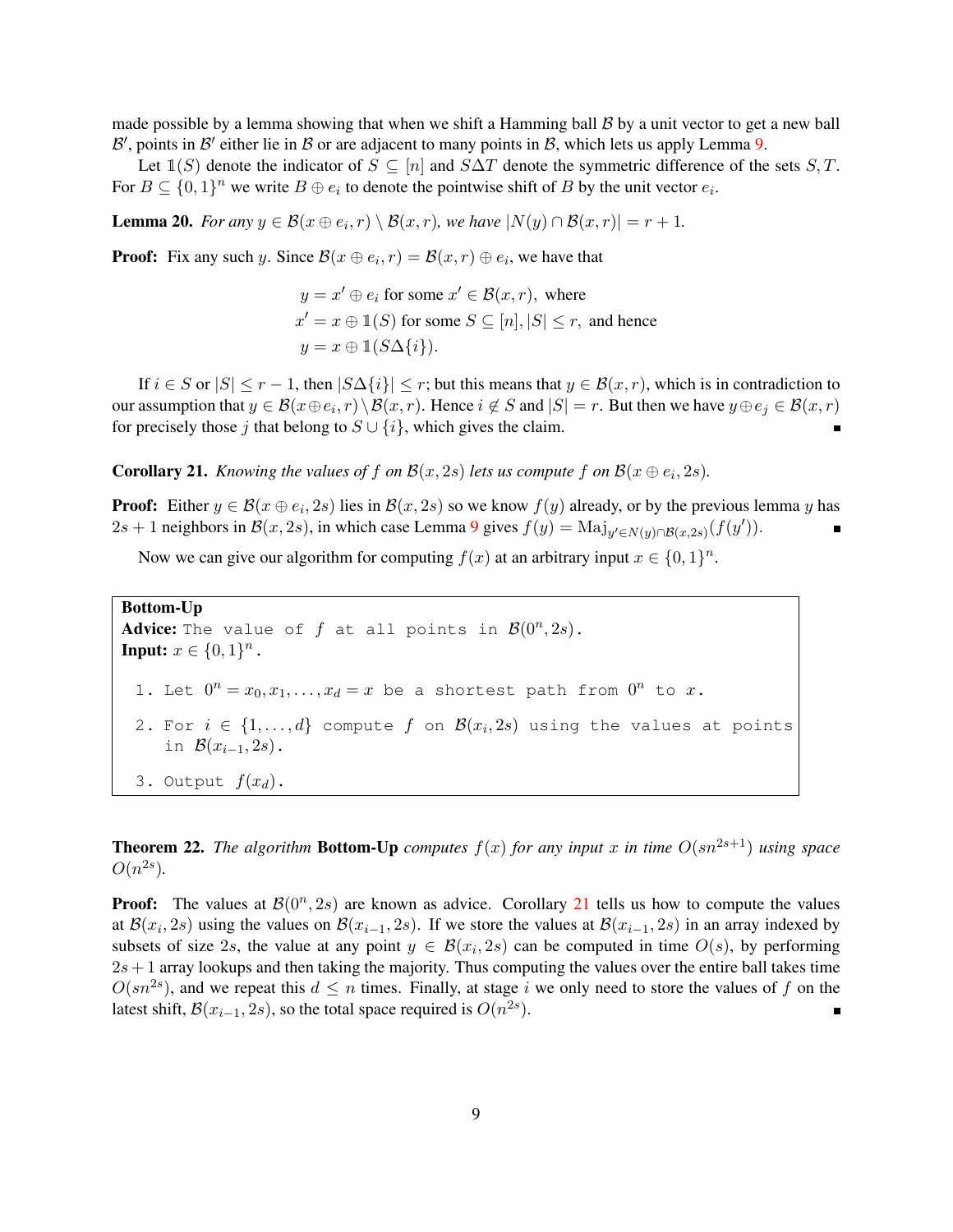#### <span id="page-10-0"></span>3.2 Small-depth Formulas

Theorem [22](#page-9-1) established that any *n*-variable sensitivity-s function f is computed by a circuit of size  $O(sn^{2s+1})$ , but of relatively large depth  $O(n^{2s})$ . In this section we improve this depth by showing that *shallow* circuits of essentially the same size (equivalently, formulas of small depth) can compute low-sensitivity functions.

For  $\mu < 1/2$ , let  $B(c, \mu)$  denote the product distribution over  $y \in \{0, 1\}^c$  where  $Pr[y_i = 1] = \mu$  for each  $i \in [c]$ . For constants  $1/2 > \mu > \delta > 0$ , let  $c = c(\mu, \delta) \in \mathbb{Z}$  be the smallest integer constant such that

$$
\Pr_{y \sim B(c,\mu)}[\text{Maj}(y_i) = 1] \le \delta.
$$

We now present a randomized parallel algorithm for computing  $f(x)$ .

Parallel-Algorithm Advice: f at all points in  $\mathcal{B}(0^n, 10s)$ . **Input:**  $x \in \{0, 1\}^n$ . Let  $d = wt(x)$ ,  $t = [d/(10s + 1)]$ ,  $c = c(1/5, 1/20)$ . 1. If  $d \le 10s$ , return  $A(x) = f(x)$ . 2. Else sample  $y_1, \ldots, y_c$  randomly from  $D(x,t)$ . Recursively run **Parallel-Algorithm** to compute  $A(y_i)$  in parallel for all  $i \in [c]$ . 3. Return  $A(x) = \text{Maj}_{i \in [c]}(A(y_i))$ .

For brevity we use A to denote the algorithm above and  $A(x) \in \{0, 1\}$  to denote the random variable which is its output on input x. For  $d \ge 10s + 1$ , the random choices of A in computing  $A(x)$  are described by a c-regular tree. The tree's root is labeled by x and its children are labeled by  $y_1, \ldots, y_c$ ; its leaves are labeled by strings that each have Hamming weight at most 10s. Further, the various subtrees rooted at each level are independent of each other.

**Theorem 23.** The algorithm runs in parallel time  $O(s \log n)$  using  $n^{O(s)}$  processors. For any  $x \in \{0,1\}^n$ , we have  $Pr_A[A(x) \neq f(x)] \leq \frac{1}{20}$ , where  $Pr_A$  denotes that the probability is over the random coin tosses of *the algorithm.*

**Proof:** We first prove the correctness of the algorithm by induction on  $wt(x) = d$ . When  $d \le 10s$ , the claim follows trivially. Assume that the claim is true for  $wt(x) \leq d-1$ , and consider an input x of weight d. Note that every  $y \in D(x, t)$  has  $wt(y) = d - t \leq d - 1$ , hence the inductive hypothesis applies to it. For each  $i \in [c]$ , we independently have

$$
\Pr_A[A(y) \neq f(x)] \le \Pr_{A,y_i}[A(y_i) \neq f(y_i)] + \Pr_{y_i \in D(x,t)}[f(y_i) \neq f(x)] \le \frac{1}{10} + \frac{1}{20} < \frac{1}{5}.
$$

where the  $1/10$  bound is by Corollary [17](#page-7-0) and the  $1/20$  is by the inductive hypothesis. The algorithm samples c independent points  $y_i \in D(x,t)$ , computes  $A(y_i)$  for each of them using independent randomness, and then returns the majority of  $A(y_i)$  over those  $i \in [c]$ . Hence, by our choice of  $c = c(1/5, 1/20)$ , we have that  $Pr_A[\text{Maj}_{i \in [c]}(A(y_i)) \neq f(x)] \leq \frac{1}{20}$ .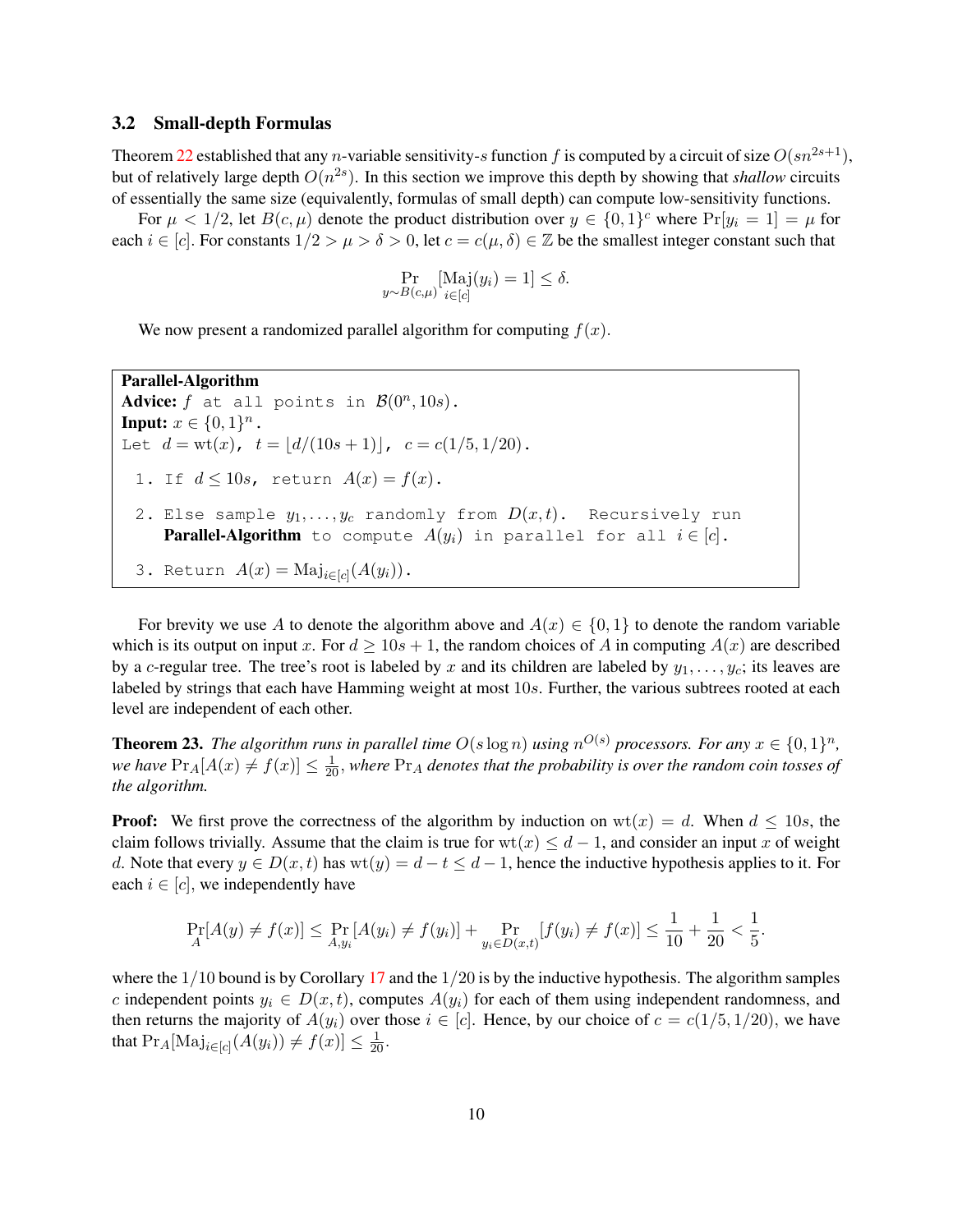To bound the running time, we observe that for  $d \ge 10s + 1$ ,

$$
t = \left\lfloor \frac{d}{10s + 1} \right\rfloor \ge \frac{d}{25s}
$$
, so  $d - t \le d \left( 1 - \frac{1}{25s} \right)$ .

But this implies that in  $k = O(s \log d)$  steps, the weight reduces below  $10s + 1$ . The number of processors required is bounded by  $c^k = n^{O(s)}$ .

By hardwiring the random bits and the advice bits, we can conclude that functions with low sensitivity have small-depth formulas, thus proving Theorem [5.](#page-3-1)

# <span id="page-11-1"></span>4 Self-correction

In this section we show that functions with low sensitivity admit self-correctors. Recall that for Boolean functions,  $f, g: \{0, 1\}^n \to \{0, 1\}$  we write  $\delta(f, g)$  to denote  $Pr_{x \in \{0, 1\}^n} [f(x) \neq g(x)]$ .

Our self-corrector is given a function  $r: \{0,1\}^n \to \{0,1\}$  such that there exists  $f \in \mathcal{F}(s,n)$  satisfying  $\delta(r, f) \leq 2^{-cs}$  for some constant  $c > 2$  to be specified later. By Lemma [18,](#page-8-0) it follows that any two sensitivity s functions differ in at least  $2^{-2s}$  fraction of points, so if such a function f exists, it must be unique. We consider two settings (in analogy with coding theory): in the global setting, the self-corrector is given the truth-table of r as input and is required to produce the truth-table of f as output. In the local setting, the algorithm has black-box oracle access to r. It is given  $x \in \{0,1\}^n$  as input, and the desired output is  $f(x)$ .

At a high level, our self-corrector relies on the fact that small-sensitivity sets are noise-stable at noise rate  $\delta \approx 1/s$ , by Lemma [15,](#page-6-0) whereas small sets of density  $\mu \leq c^{-s}$  tend to be noise sensitive. The analysis uses the hypercontractivity of the  $T_{1-2\delta}(\cdot)$  operator.

Following [\[O'D14\]](#page-20-7), for  $f: \{0, 1\}^n \to \mathbb{R}$ , we define

$$
T_{1-2\delta}f(x) = \mathop{\mathbb{E}}_{y \sim \mathcal{N}_{1-2\delta}(x)}[f(y)],
$$

where recall that a draw of  $y \sim N_{1-2\delta}(x)$  is obtained by independently setting each bit  $y_i$  to be  $x_i$  with probability  $1 - 2\delta$  and uniformly random with probability 2 $\delta$ . We can view  $(x, y)$  where  $x \sim \{0, 1\}^n$  and  $y \sim N_{1-2\delta}(x)$  as defining a distribution on the edges of the complete graph on the vertex set  $\{0,1\}^n$ . We refer to this weighted graph as the  $\delta$ -*noisy hypercube*. The  $(2, q)$ -Hypercontractivity Theorem quantifies the expansion of the noisy hypercube:

<span id="page-11-0"></span>**Theorem 24.**  $((2, q)$ -Hypercontractivity.) Let  $f : \{0, 1\}^n \to \mathbb{R}$ . Then

$$
||T_{1-2\delta}f||_q \le ||f||_2
$$
 for  $2 \le q \le 1 + \frac{1}{(1-2\delta)^2}$ .

We need the following consequence, which says that for any small set  $S$ , most points do not have too many neighbors in the noisy hypercube that lie within S. For  $S \subseteq \{0,1\}^n$ , let us define the set  $\Lambda_{\delta,\theta}(S)$  of those points for which a  $\theta$  fraction of neighbors in the  $\delta$ -noisy hypercube lie in S. Formally,

$$
\Lambda_{\delta,\theta}(S) = \{x \in \{0,1\}^n \text{ s.t. } \Pr_{y \sim N_{1-2\delta}(x)}[y \in S] \ge \theta\}.
$$

Abusing the notation from Section [2.3,](#page-7-1) for  $S \subseteq \{0,1\}^n$  we write  $\mu(S)$  to denote  $Pr_{x \in \{0,1\}^n}[x \in S]$ .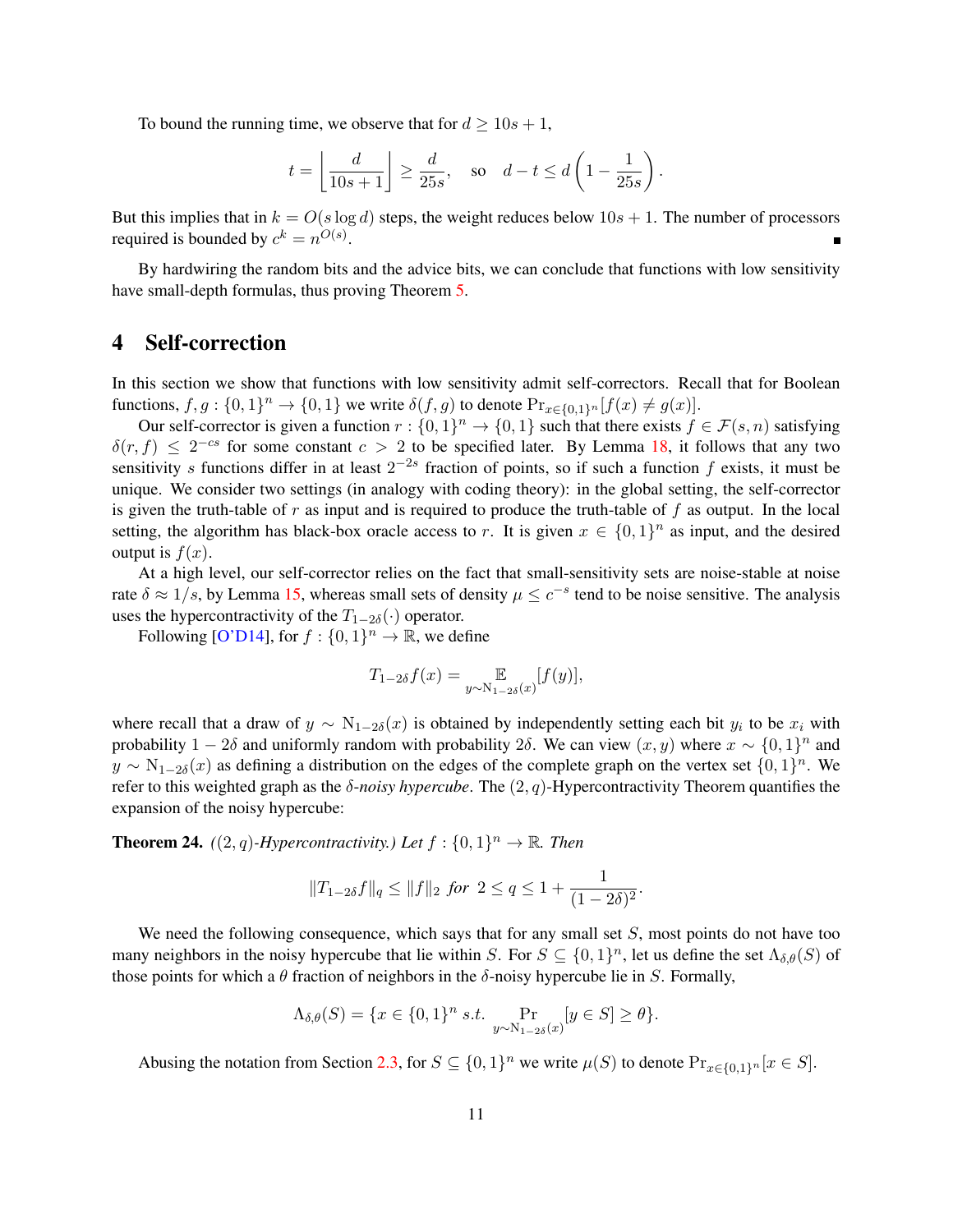<span id="page-12-0"></span>Lemma 25. *We have*

$$
\mu(\Lambda_{\delta,\theta}(S)) \le \left(\frac{\mu(S)}{\theta^2}\right)^{1+2\delta}
$$

.

**Proof:** Let  $f(x) = \mathbb{1}(x \in S)$ . Then

$$
T_{1-2\delta}f(x) = \Pr_{y \in N_{1-2\delta}(x)}[y \in S].
$$

Hence  $\Lambda_{\delta,\theta}(S)$  is the set of those x such that  $T_{1-2\delta}f(x) \geq \theta$ .

Let  $q = 2(1 + 2\delta)$ . It is easy to see that q satsfies the hypothesis of Theorem [24.](#page-11-0) Hence we can bound the  $q^{th}$  moment of  $T_{1-2\delta}f$  as

$$
\mathbb{E}_{x \in \{0,1\}^n} [(T_{1-2\delta}f(x))^q] \le ||f||_2^q = \mu(S)^{q/2}.
$$

Hence by Markov's inequality,

$$
\Pr_{x \in \{0,1\}^n} [T_{1-2\delta} f(x) \ge \theta] \le \frac{\mu(S)^{q/2}}{\theta^q}.
$$

The claim follows from our choice of q.

<span id="page-12-1"></span>**Corollary 26.** If  $\mu(S) \leq \theta^{4+2/\delta}$ , then  $\mu(\Lambda_{\delta,\theta}(S)) \leq \mu(S)^{1+\delta}$ .

**Proof:** By Lemma [25,](#page-12-0) it suffices that  $\left(\frac{\mu(S)}{\theta^2}\right)$  $\left(\frac{d(S)}{\theta^2}\right)^{1+2\delta} \leq \mu(S)^{1+\delta}$ , and it is easy to check that this condition holds for our choice of  $\mu(S)$ .

#### 4.1 Global Self-correction

Our global self-corrector is given a function  $r: \{0,1\}^n \to \{0,1\}$  such that there exists  $f \in \mathcal{F}(s,n)$ satisfying  $\delta(r, f) \leq 2^{-c_1 s}$  for some constant  $c_1 > 2$  to be specified later. By Lemma [18,](#page-8-0) it follows that any two sensitivity s functions differ in at least  $2^{-2s}$  fraction of points, so such a function f if it exists must be unique. Our self-corrector defines a sequence of functions  $f_0, \ldots, f_T$  such that  $f_0 = r$  and  $f_T = f$  (with high probability).

```
Global Self-corrector
```

```
Input: r: \{0,1\}^n \to \{0,1\}^n such that \delta(r, f) \leq 2^{-c_1 s} for some f \in \mathcal{F}(s, n).
Output: The sensitivity-s function f.
Let f_0 = r, k = c_2 s \log(n/s), \delta = 1/(20s).
For t=1,\ldots,k,
     For every x \in \{0,1\}^n,
          Let f_t(x) = \text{Maj}_{y \sim \text{N}_{1-2\delta}(x)}(f_{t-1}(y)).
Return f_k.
```
The algorithm runs in time  $2^{O(n)}$ , which is polynomial in the length of its output (which is a truth table of size  $2^n$ ). To analyze the algorithm, let us define the sets  $S_t$  for  $t \in \{0, ..., T\}$  as

 $S_t = \{x \in \{0, 1\}^n \text{ such that } f_t(x) \neq f(x) \}$ 

The following is the key lemma for the analysis.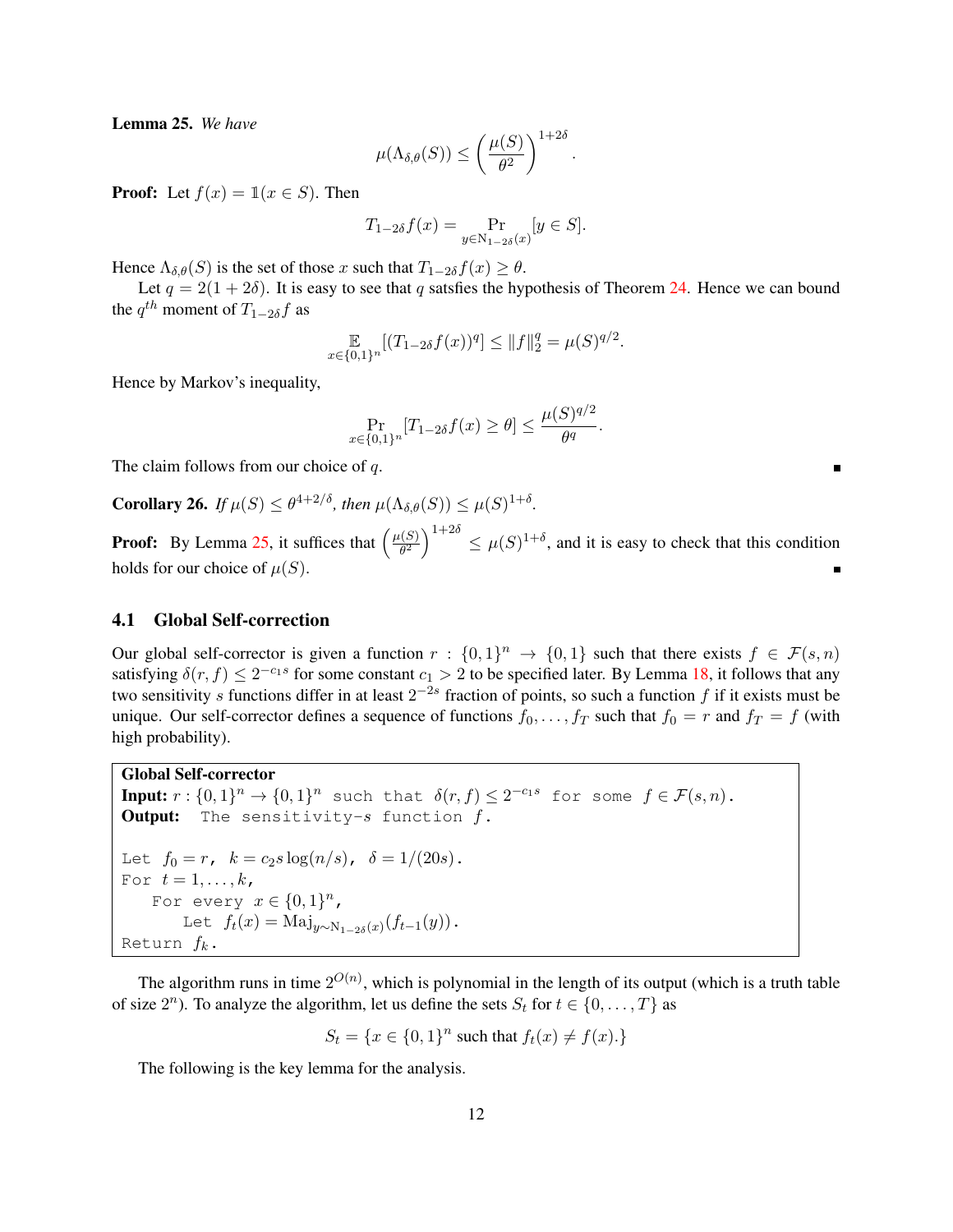<span id="page-13-0"></span>**Lemma 27.** We have  $S_t \subseteq \Lambda_{\delta, 2/5}(S_{t-1})$ .

**Proof:** For  $x \in S_t$ ,

$$
f(x) \neq \underset{y \sim \mathrm{N}_{1-2\delta}(x)}{\mathrm{Maj}} (f_{t-1}(y)),
$$

hence

$$
\Pr_{y \sim N_{1-2\delta}(x)}[f(x) \neq f_{t-1}(y)] \geq \frac{1}{2}.
$$

We can upper bound this probability by

$$
\Pr_{y \sim N_{1-2\delta}(x)}[f(x) \neq f_{t-1}(y)] \le \Pr_{y \sim N_{1-2\delta}(x)}[f(x) \neq f(y)] + \Pr_{y \sim N_{1-2\delta}(x)}[f(y) \neq f_{t-1}(y)].
$$

Since the distributions Noise<sub>δ</sub>(x) and N<sub>1−2δ</sub>(x) are identical, we can bound the first term by Lemma [15,](#page-6-0) which gives

$$
\Pr_{y \sim \mathcal{N}_{1-2\delta}(x)}[f(x) \neq f(y)] \le 2s\delta = \frac{1}{10}.
$$

Hence

$$
\Pr_{y \sim N_{1-2\delta}(x)}[f(y) \neq f_{t-1}(y)] \ge \frac{1}{2} - \frac{1}{10} = \frac{2}{5}.
$$

But  $f(y) \neq f_{t-1}(y)$  implies  $y \in S_{t-1}$ , hence by definition of  $\Lambda_{\delta,\theta}(S)$  we have  $x \in \Lambda_{\delta,2/5}(S_{t-1})$ .

We can now analyze our global self-corrector.

**Theorem 28.** *There exist constants*  $c_1, c_2$  *such that if*  $\delta(r, f) \leq 2^{-c_1 s}$  *for some*  $f \in \mathcal{F}(s, n)$ *, then for*  $k \geq c_2 s \log(n/s)$ *, we have*  $f_k = f$ *.* 

**Proof:** Let  $\delta = 1/(20s)$ . Assume that there exists  $f \in \mathcal{F}(s, n)$  such that

$$
\delta(f,s) = \mu(S_0) \le 2^{-c_1 s} \le (2/5)^{4+40s}.
$$

By Lemma [27](#page-13-0) and Corollary [26,](#page-12-1) we have

$$
\mu(S_t) \le \mu(\Lambda_{\delta, 2/5}(S_{t-1})) \le \mu(S_{t-1})^{1+\delta} \le \mu(S_0)^{(1+\delta)^t}.
$$

For  $t \ge c_2' \ln(n/s)/\delta = c_2 s \log(n/s)$ , we have

$$
\mu(S_t) \le \mu(S_0)^{(1+\delta)^t} < 2^{-n}.
$$

But since  $S_t \subseteq \{0,1\}^n$ , it must be the empty set, and this implies that  $f_t = f$ .

#### 4.2 Local Self-Correction

Recall that in the local self-correction problem, the algorithm is given  $x \in \{0,1\}^n$  as input and oracle access to  $r: \{0,1\}^n \to \{0,1\}$  such that  $\delta(r, f) \leq 2^{-d_1 s}$  for some constant  $d_1 > 2$  to be specified later. The goal is to compute  $f(x)$ . Our local algorithm can be viewed as derived from the global algorithm, where we replace the Majority computation with sampling, and only compute the parts of the truth tables that are essential to computing  $f_T(x)$ .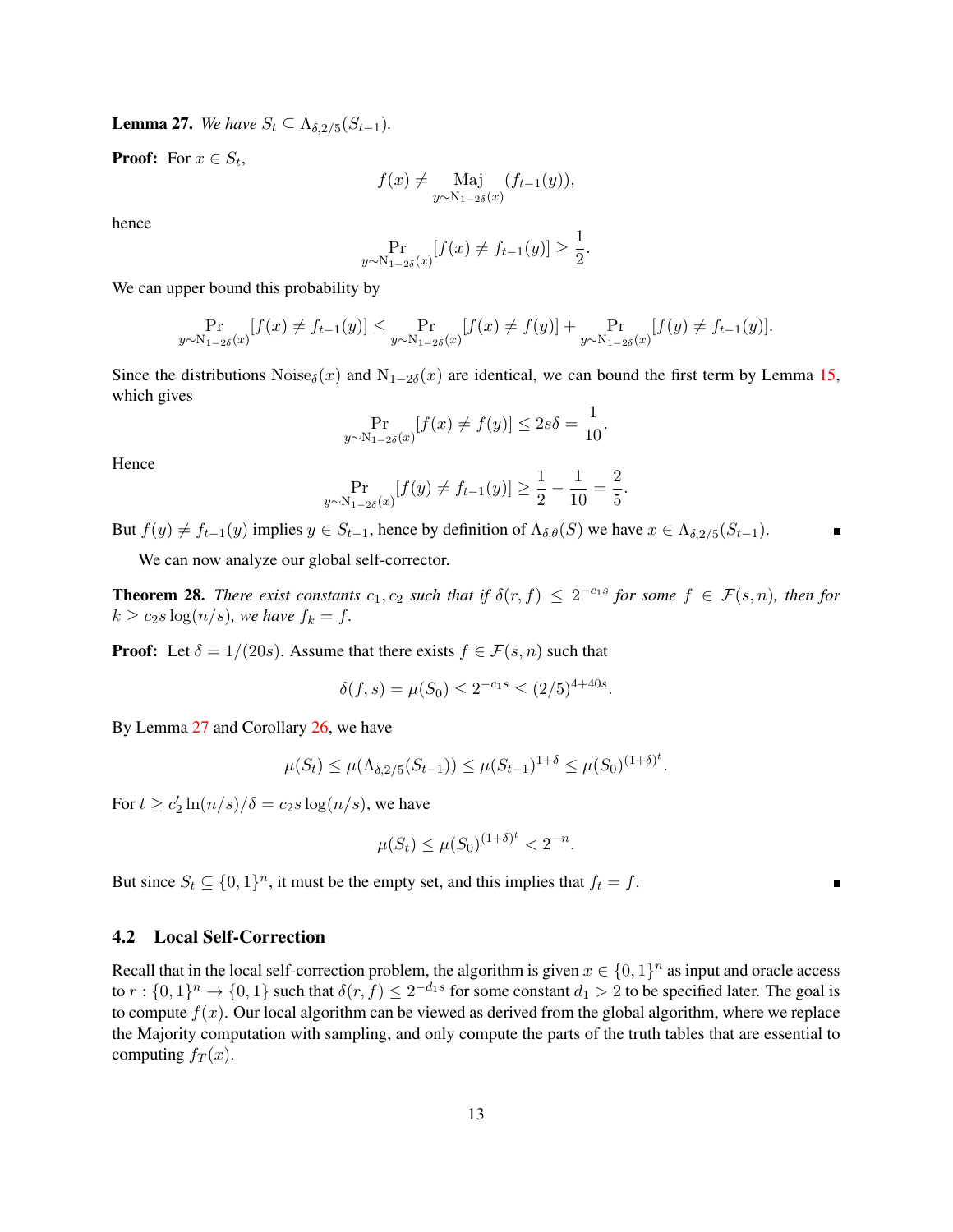We define a distribution  $\mathcal{T}_k(x)$  over c-regular trees of depth k rooted at x, where each tree node is labelled with a point in  $\{0,1\}^n$ . To sample a tree  $T_1(x)$  from  $\mathcal{T}_1(x)$ , we place x at the root, then sample c independent points from  $N_{1-2\delta}(x)$ , and place them at the leaves. To sample a tree  $T_k(x)$  from  $\mathcal{T}_k(x)$ , we first sample  $T_{k-1}(x) \sim T_{k-1}(x)$  and then for every leaf  $x_i \in T_{k-1}(x)$ , we sample c independent points according to  $N_{1-2\delta}(x_i)$ , and make them the children of  $x_i$ . (Note the close similarity between these trees and the trees discussed in Section [3.2.](#page-10-0) The difference is that the trees of Section [3.2](#page-10-0) correspond to random walks that are constructed to go downward while now the random walks corresponding to the noise process  $N_{1-2\delta}(\cdot)$  do not have this constraint.)

Given oracle access to  $r: \{0,1\}^n \to \{0,1\}$ , we use the tree  $T_k(x)$  to compute a guess for the value of  $f(x)$ , by querying r at the leaves and then using Recursive Majority. In more detail, we define functions  $\tilde{r}_0, \tilde{r}_1, \ldots, \tilde{r}_k$  which collectively assign a *guess* for every node in  $T_k$ . (In more detail, each  $\tilde{r}_i$  is a function from  $L(T_k(x), i)$  to  $\{0, 1\}$ , where  $L(T_k(x), i)$  is the set of points in  $\{0, 1\}^n$  that are at the nodes at depth  $k - i$  in  $T_k(x)$ .) For each leaf y, we let  $\tilde{r}_0(y) = r(y)$ . Once  $\tilde{r}_{k-t}$  has been defined for nodes at depth t in  $T_k(x)$ , given y at depth  $t-1$  in  $T_k(x)$ , we set  $\tilde{r}_{k-t+1}(y)$  to be the majority of  $\tilde{r}_{k-t}$  at its children. We output  $\tilde{r}_k(x)$  as our estimate for  $f(x)$ .

#### Local Self-corrector

Input:  $x \in \{0,1\}^n$ , oracle for  $r: \{0,1\}^n \rightarrow \{0,1\}$  such that  $\delta(r,f) \leq 2^{-d_1s}$ for some  $f \in \mathcal{F}(s,n)$ . **Output:**  $b \in \{0,1\}$  which equals  $f(x)$  with probability  $1-\epsilon$ . Let  $\delta = 1/(20s)$ ,  $c = c(1/4, \epsilon)$ ,  $k \in \mathbb{Z}$ . Sample  $T_k \sim \mathcal{T}(k, x)$ . For each leaf  $y \in T_k$ , query  $r(y)$ . For  $i=0$  to  $k$ , compute  $\tilde{r}_i: L(T_k(x), i) \to \{0,1\}$  as described above. Output  $\tilde{r}_k(x)$ .

To analyze the algorithm, for  $k \in \mathbb{Z}$  define

$$
S_k = \left\{ x \in \{0,1\}^n \text{ such that } \Pr_{T_k(x) \sim T_k(x)}[\tilde{r}_k(x) \neq f(x)] > \epsilon \right\}.
$$

The following is analogous to Lemma [27:](#page-13-0)

<span id="page-14-0"></span>**Lemma 29.** *For*  $k \ge 1$  *and*  $\epsilon < 1/25$ *, we have*  $S_k \subseteq \Lambda_{\delta,1/10}(S_{k-1})$ *.* 

**Proof:** We have  $\tilde{r}_k(x) = \text{Maj}_{1 \leq i \leq c}(b_i)$  where each  $b_i$  is drawn independently according to  $\tilde{r}_{k-1}(\text{N}_{1-2\delta}(x))$ . If  $x \in S_k$ , then by our choice of  $c = c(1/4, \epsilon)$ ,

$$
\Pr_{\substack{y \sim N_{1-2\delta}(x) \\ T_{k-1}(y) \sim T_{k-1}(y)}} [\tilde{r}_{k-1}(y) \neq f(x)] > \frac{1}{4}.
$$

On the other hand, we also have

$$
\Pr_{\substack{y \sim N_{1-2\delta}(x) \\ T_{k-1}(y) \sim T_{k-1}(y)}} [\tilde{r}_{k-1}(y) \neq f(x)] \le \Pr_{\substack{y \sim N_{1-2\delta}(x) \\ T_{k-1}(y) \sim T_{k-1}(y)}} [f(y) \neq f(x)] + \Pr_{\substack{y \sim N_{1-2\delta}(x) \\ T_{k-1}(y) \sim T_{k-1}(y)}} [\tilde{r}_{k-1}(y) \neq f(y)].
$$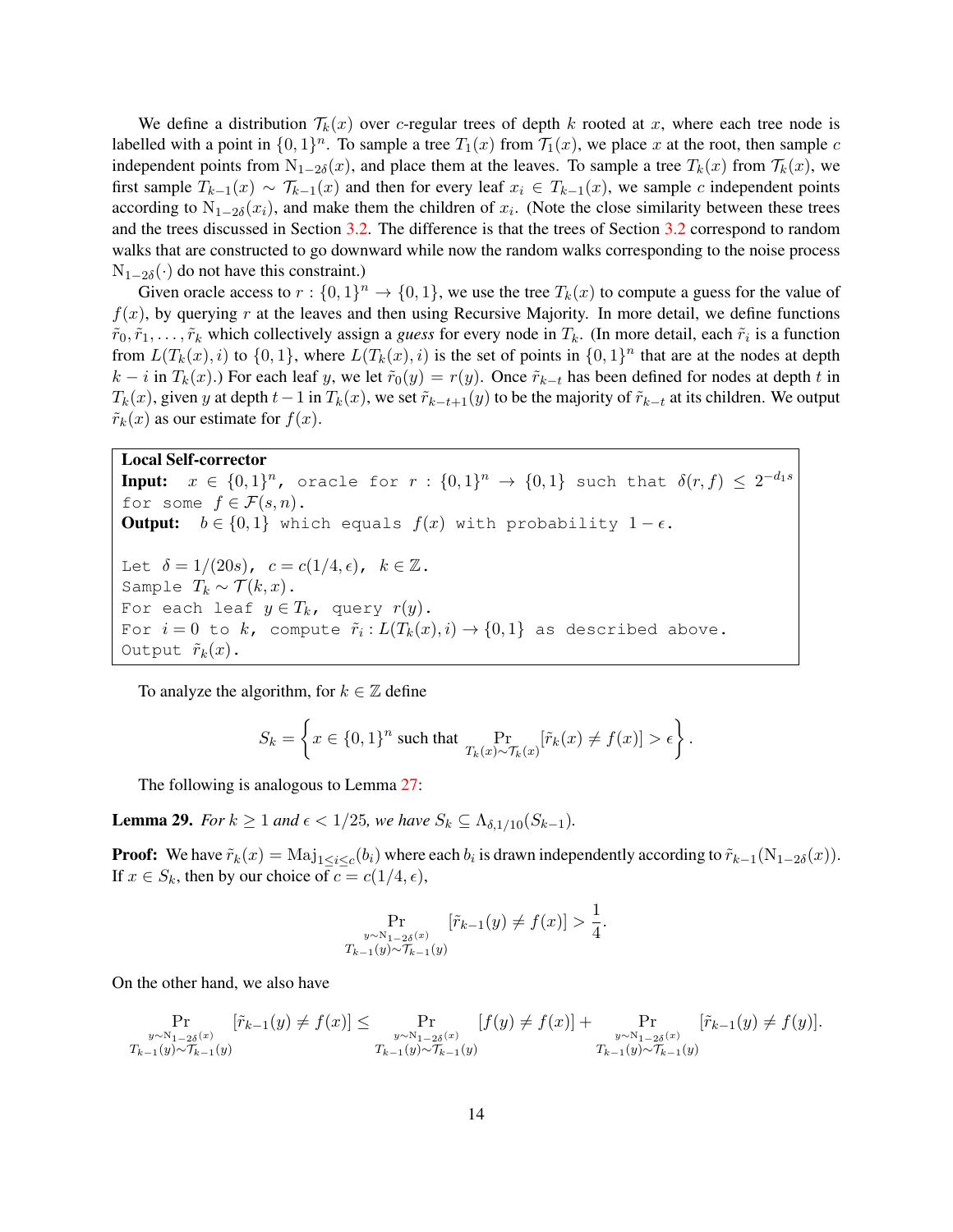The first term on the LHS is bounded by  $1/10$  by Lemma [15.](#page-6-0) Hence we have

$$
\Pr_{\substack{y \sim N_{\delta}(x) \\ T_{k-1}(y) \sim T_{k-1}(y)}} [\tilde{r}_{k-1}(y) \neq f(y)] \ge \frac{1}{4} - \frac{1}{10} > \frac{1}{7}.
$$

But by the definition of  $S_{k-1}$ ,

$$
\Pr_{\substack{y \sim N_{1-2\delta}(x) \\ T_{k-1}(y) \sim T_{k-1}(y)}} [\tilde{r}_{k-1}(y) \neq f(y)] \le \epsilon \cdot \Pr_{\substack{y \sim N_{1-2\delta}(x) \\ Y \sim N_{1-2\delta}(x)}} [y \notin S_{k-1}] + \Pr_{\substack{y \sim N_{1-2\delta}(x) \\ Y \sim N_{1-2\delta}(x)}} [y \in S_{k-1}]
$$

Hence for  $\epsilon < 1/25$ ,

$$
\Pr_{y \sim N_{1-2\delta}(x)}[y \in S_{k-1}] \ge \frac{1}{7} - \epsilon \ge \frac{1}{10},
$$

so by the definition of  $\Lambda_{\delta,\theta}(S)$  we have  $x \in \Lambda_{\delta,1/10}(S_{k-1})$ .

We can now analyze our local self-corrector.

**Theorem 30.** *There exist constants*  $d_1, d_2$  *such that if*  $\delta(r, f) \leq 2^{-d_1s}$  *for some*  $f \in \mathcal{F}(s, n)$ *, then for*  $k \geq d_2s \log(n/s)$  *we have that*  $\tilde{r}_k(x) = f(x)$  *with probability* 0.99*. The algorithm queries the oracle for* r *at*  $(n/s)^{O(s)}$  *points.* 

**Proof:** Let  $\delta = 1/(20s)$ . Let  $d_1 > 0$  be such that

$$
2^{-d_1s} < (0.1)^{4+60s}.
$$

Assume there exists  $f \in \mathcal{F}(s, n)$  such that

 $\delta(r, f) \leq 2^{-d_1 s}$ .

Observe that  $\tilde{r}_0(x) = r(x)$ , so consequently  $\mu(S_0) = \delta(r, f)$ . By Lemma [29](#page-14-0) and Corollary [26,](#page-12-1) we have

$$
\mu(S_k) \le \mu(\Lambda_{\delta,1/10}(S_{k-1})) \le \mu(S_{k-1})^{1+\delta} \le \mu(S_0)^{(1+\delta)^k}
$$

.

For  $k \ge d'_2 \ln(n/s)/\delta = d_2 s \log(n/s)$ , we have  $\mu(S_t) < 2^{-n}$ , so  $S_t$  must be the empty set. But this implies that  $\tilde{r}_k(x) = f(x)$  except with probability  $\epsilon$ .

The number of queries to the oracle is bounded by the number of leaves in the tree, which is  $c<sup>k</sup>$ . Setting  $\epsilon = 1/100$ , since  $c(1/4, 1/100) = O(1)$ , this is at most  $c^k = (n/s)^{O(s)}$ . We can amplify the success probability to  $1 - \epsilon$  using  $c(1/100, \epsilon) = O(\log(1/\epsilon))$  independent repetitions.

**Discussion.** Every real polynomial of degree d computing a Boolean function is also a degree d polynomial over  $\mathbb{F}_2$ . Hence, it has a natural self-corrector which queries the value at a random affine subspace of dimension  $d + 1$  containing x, and then outputs the XOR of those values. Conjecture [2](#page-2-0) implies that this self-corrector also works for low sensitivity functions. The parameters one would get are incomparable to Theorem [6;](#page-3-2) we find it interesting that this natural self-corrector is very different from the algorithm of Theorem [6.](#page-3-2)

We further remark that every Boolean function with real polynomial degree  $\deg(f) \leq d$  satsifies  $s(f) \leq d$  $O(d^2)$  (recall Theorem [7\)](#page-4-1). Thus, Theorem [6](#page-3-2) gives a self-corrector for functions with  $\deg(f) \leq d$  that has query complexity  $n^{O(d^2)}$ . It is interesting to note (by considering the example of parity), that this performance guarantee does not extend to all functions with  $\mathbb{F}_2$  degree  $\deg_2(f) \leq d$ .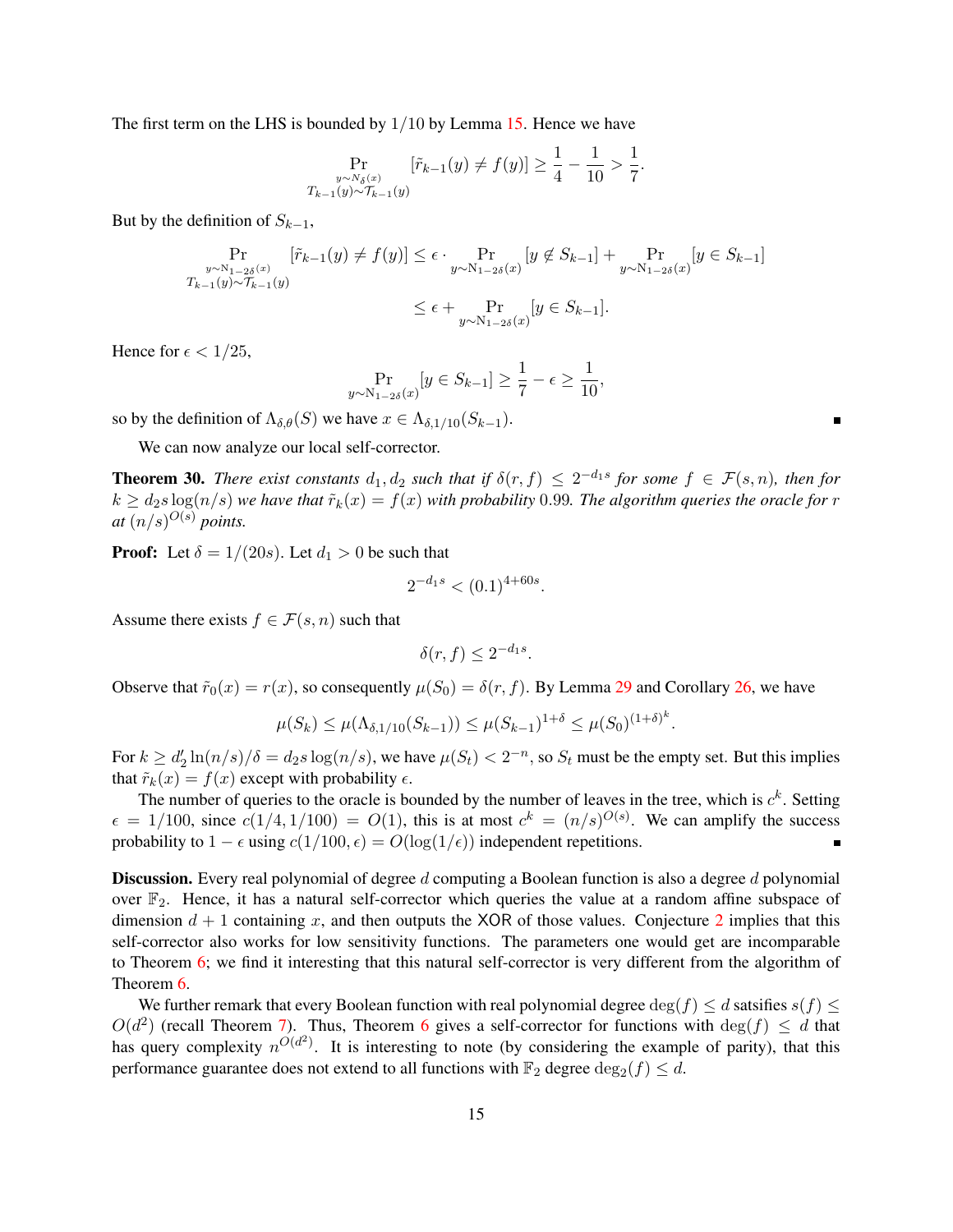### 5 Propagation rules

We have seen that low-degree functions and low-sensitivity functions share the property that they are uniquely specified by their values on small-radius Hamming balls. In either case, we can use these values over a small Hamming ball to infer the values at other points in  $\{0,1\}^n$  using simple "local propagation" rules. The propagation rules for the two types of functions are quite different, but Conjecture [2](#page-2-0) and its converse given by Theorem [7](#page-4-1) together imply that the two rules must converge beyond a certain radius. In this section, we discuss this as a possible approach to Conjecture [2](#page-2-0) and some questions that arise from it.

#### 5.1 Low sensitivity functions: the Majority Rule

If  $f: \{0,1\}^n \to \{0,1\}$  has sensitivity s, Theorem [10](#page-5-2) implies that given the values of f on a ball of radius 2s, we can recover f at points at distance  $r + 1 \ge 2s + 1$  from the center by taking the Majority value over its neighbors at distance r (see Equation [\(1\)](#page-5-1)). It is worth noting that as r gets large, the Majority is increasingly lopsided: at most s out of r points are in the minority. We refer to the process of inferring  $f$ 's values everywhere from its values on a ball via the Majority rule, increasing the distance from the center by one at a time, as "applying the Majority rule".

For concreteness, let us conder the ball centered at  $0<sup>n</sup>$ . If there exists a sensitivity s function f:  $\{0,1\}^n \rightarrow \{0,1\}$  such that the points in  $\mathcal{B}(0^n, 2s)$  are labelled according to f, then applying the Majority rule recovers f. However, not every labeling of  $\mathcal{B}(0^n, 2s)$  will extend to a low sensitivity function on  $\{0, 1\}^n$  via the Majority Rule. It is an interesting question to characterize such labelings; progress here will likely lead to progress on Question [14.](#page-6-1) An obvious necessary condition is that every point in  $\mathcal{B}(0^n, 2s)$ should have sensitivity at most s, but this is not sufficient. This can be seen by considering the DNF version of the "tribes" function, where there are  $n/s$  disjoint tribes, each tribe is of size s, and  $n > s^2$ . (So this function f is an  $(n/s)$ -way OR of s-way ANDs over disjoint sets of variables.) Every  $x \in \mathcal{B}(0^n, 2s)$  has  $s(f, x) \leq s$  — in fact, this is true for every  $x \in \mathcal{B}(0^n, s(s-1))$  — but it can be verified that applying the Majority rule starting from the ball of radius  $2s$  does recover the Tribes function, which has sensitivity  $n/s > s$ . Another natural question is whether there is a nice characterization of the class of functions that can be obtained by applying the majority rule to a labeling of  $\mathcal{B}(0^n, 2s)$ .

#### <span id="page-16-2"></span>5.2 Low degree functions: the Parity Rule

It is well known that all functions  $f: \{0,1\}^n \to \mathbb{R}$  with  $\deg(f) \leq d$  are uniquely specified by their values on a ball of radius d. This follows from the Möbius inversion formula. Again, let us fix the center to be  $0<sup>n</sup>$ for concreteness. Letting  $\mathbb{I}(T)$  denote the indicator vector of the set T, the formula (see e.g. Section 2.1 of [\[Juk12\]](#page-20-11)) states that

$$
f(x) = \sum_{S \subseteq [n]} c_S \prod_{i \in S} x_i \text{ where } c_S = \sum_{T \subseteq S} (-1)^{|S| - |T|} f(\mathbb{1}(T)).
$$
 (2)

From this it can be inferred that if  $\deg(f) \leq d$ , then for  $|S| \geq d+1$ , we have

<span id="page-16-1"></span><span id="page-16-0"></span>
$$
f(\mathbb{1}(S)) = \sum_{T \subset S} (-1)^{|S| - |T| + 1} f(\mathbb{1}(T)).
$$
\n(3)

We will refer to Equation [\(3\)](#page-16-0) as the "Parity rule", since it states that f is uncorrelated with the parity of the variables in S on the subcube given by  $\{1\mid T\mid T \subseteq S\}$ . We refer to the process of inferring f's values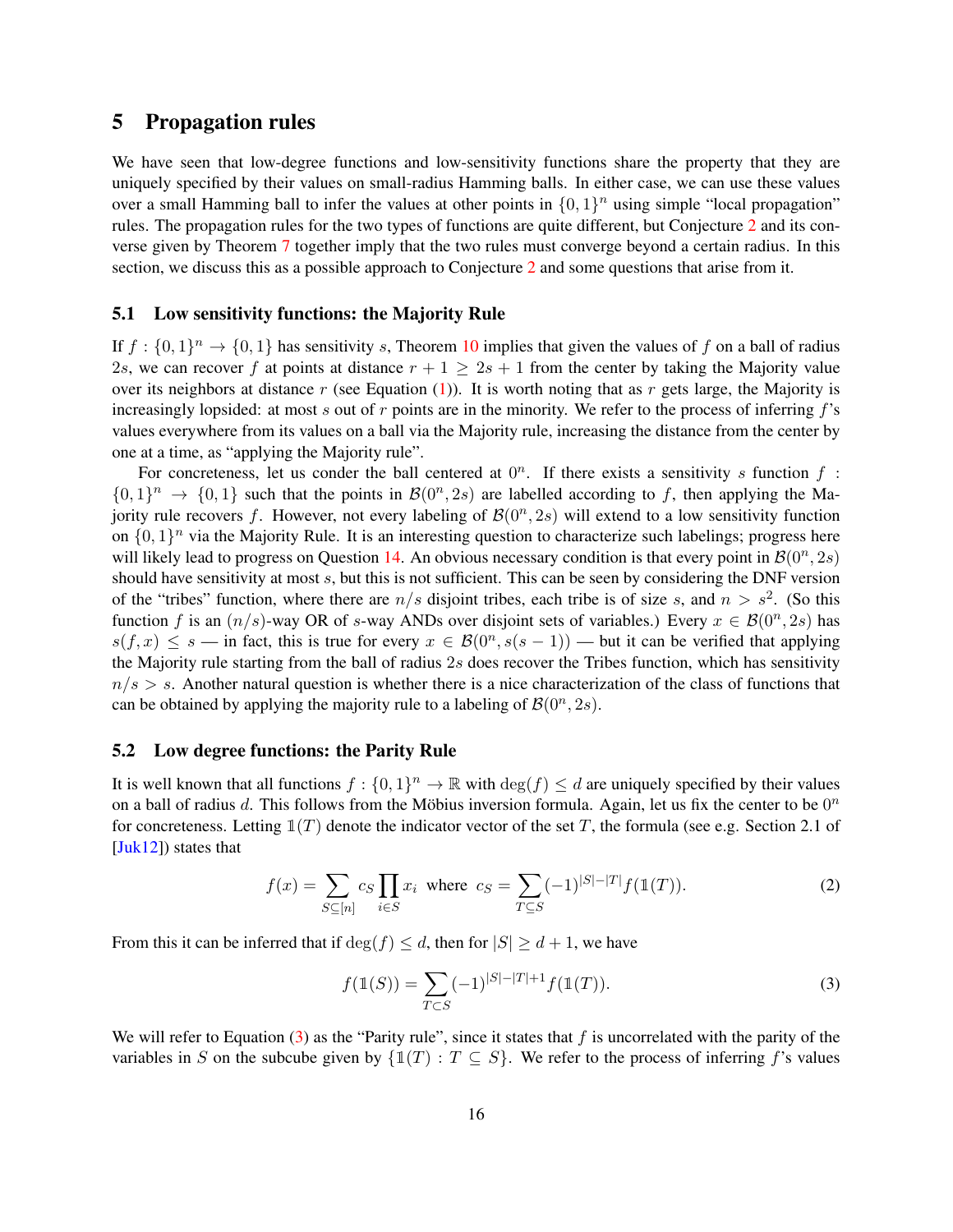everywhere from its values on a ball of radius  $d$  via the Parity rule, increasing the distance from the center by one at a time, as "applying the Parity rule".

Given a (partial) function  $f : \mathcal{B}(0^n, d) \to \{0, 1\}$ , applying the Parity rule starting from the values of f on  $\mathcal{B}(0^n, d)$  lets us extend f to all of  $\{0, 1\}^n$ . Note that the resulting total function f is guaranteed to have degree at most d, but it is not guaranteed to be Boolean-valued everywhere on  $\{0, 1\}^n$ . Indeed, an easy counting argument (see e.g. Lemma 31 of [\[MORS07\]](#page-20-12)) shows that there are at most  $2^{d^2 2^{2d}} \cdot {n \choose d^2}$  $\binom{n}{d2^d}$  degree- $d$ functions over  $\{0,1\}^n$ , whereas the number of partial functions  $f : \mathcal{B}(0^n, d) \to \{0,1\}$  is  $2^{(\frac{n}{\leq d})}$ . It is an interesting question to characterize the set of partial functions  $f : B(0^n, d) \to \{0, 1\}$  whose extension by the Parity rule is a Boolean function.

On the other hand, every partial function  $f : B(0^n, d) \to \{0, 1\}$  can be uniquely extended to a total function  $f: \{0,1\}^n \to \{0,1\}$  such that  $\deg_2(f) = d$ . This follows from the Mobius inversion formula for multilinear polynomials over  $\mathbb{F}_2$ :

$$
f(x) = \sum_{S \subseteq [n]} c_S \prod_{i \in S} x_i \text{ where } c_S = \sum_{T \subseteq S} f(\mathbb{1}(T))
$$
 (4)

where the sums are modulo 2. If  $\deg_2(f) \leq d$ , then  $c_S = 0$  for all S where  $|S| \geq d+1$ . Hence by Equation [\(2\)](#page-16-1), for  $|S| \ge d + 1$ , we have the simple rule

<span id="page-17-0"></span>
$$
f(\mathbb{1}(S)) = \sum_{T \subset S} f(\mathbb{1}(T)).
$$
\n<sup>(5)</sup>

We can view this as a propagation rule for functions with  $\deg_2(f) \leq d$ , which extends a labeling of the ball  $\mathcal{B}(0^n, d)$  to the entire cube  $\{0, 1\}^n$ . If we start from a labeling of the ball which corresponds to a function  $f: \{0,1\}^n \to \{0,1\}$  with  $\deg(f) \leq d$ , then Equation [\(5\)](#page-17-0) above coincides with the Parity rule.

#### 5.3 When do the rules work?

Given a partial function  $g: B(x_0,r) \to \{0,1\}$ , we can extend it to a total function  $g^{\text{Maj}}: \{0,1\}^n \to \{0,1\}$ by applying the Majority rule (if there is not a clear majority among the neighbors queried, the value is underetmined). We can also extend it to a total function  $g<sup>Par</sup> : \{0,1\}<sup>n</sup> \to \mathbb{R}$  using the Parity rule. Given a function  $f: \{0,1\}^n \to \{0,1\}$ , and a center  $x_0$ , we define a series of partial functions  $f|_{\mathcal{B}(x_0,r)}$  obtained by restricting f to the ball of radius r around  $x_0$ . We are interested in how large r needs to be for the Parity and Majority rules to return the function f for every choice of center  $x_0$ . Formally, we define the following quantities.

**Definition 31.** Let  $r^{\text{Par}}(f)$  be the smallest r such that for every  $x_0 \in \{0,1\}^n$ , the Parity rule applied to  $\mathcal{B}(x_0, r)$  *returns the function f. Formally,* 

$$
r^{\text{Par}}(f) = \min\{r : \forall x_0 \in \{0, 1\}^n, \ (f|_{\mathcal{B}(x_0, r)})^{\text{Par}} = f\}.
$$

Similarly, let  $r^{\text{Maj}}(f)$  be the smallest  $r$  such that for every  $x_0 \in \{0,1\}^n$ , the Majority rule applied to  $\mathcal{B}(x_0, r)$  *returns the function f. Formally,* 

$$
r^{\text{Maj}}(f) = \min\{r : \forall x_0 \in \{0, 1\}^n (f|_{\mathcal{B}(x_0, r)})^{\text{Maj}} = f\}.
$$

It is easy to see that  $r<sup>Par</sup>$  captures the real degree of  $f$ :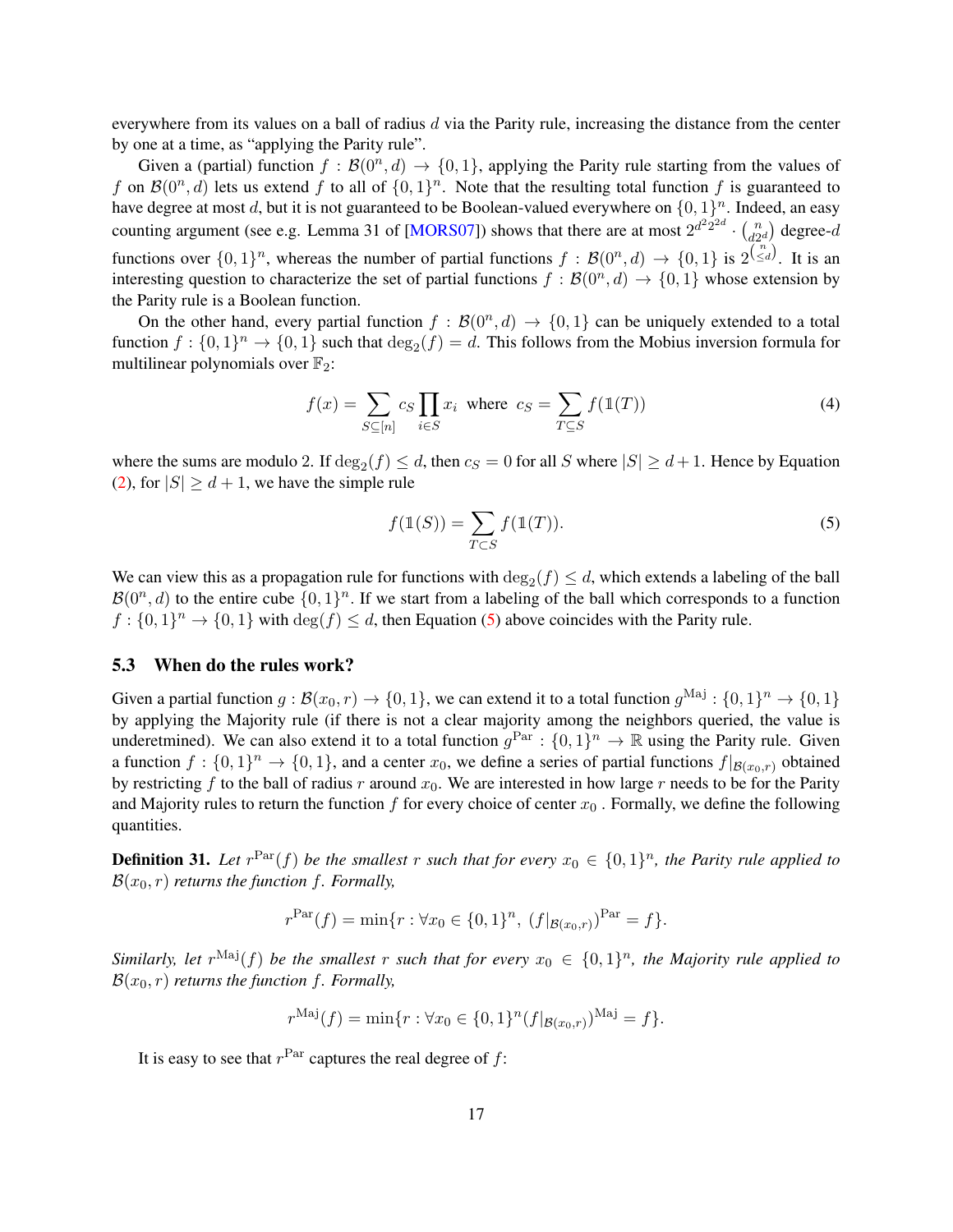<span id="page-18-0"></span>**Lemma 32.** For all  $f : \{0, 1\}^n \to \{0, 1\}$ , we have  $r^{\text{Par}}(f) = \deg(f)$ .

**Proof:** The inequality  $r^{\text{Par}}(f) \leq \text{deg}(f)$  follows from the fact that the Parity rule correctly extends degree  $d$  functions starting from any Hamming ball of radius  $d$ .

On the other hand for any center  $x_0$ , running the Parity rule on  $f|_{\mathcal{B}(x_0,r)}$  for some  $r < \deg(f)$  results in a function  $(f|_{\mathcal{B}(x_0,r)})^{\text{Par}}$  of degree at most r, since the Parity rule explicitly sets the coefficients of monomials of degree higher than r to 0. But then it follows that  $(f|_{\mathcal{B}(x_0,r)})^{\text{Par}} \neq f$ , since their difference is a non-zero multilinear polynomial.

The proof above shows that quantifying over  $x_0$  is not necessary in the definition of  $r<sup>Par</sup>(f)$ , since for every  $x_0 \in \{0, 1\}^n$ , we have

$$
r^{\text{Par}}(f) = \min\{r : (f|_{\mathcal{B}(x_0,r)})^{\text{Par}} = f\}.
$$

We now turn to the Majority rule.

<span id="page-18-1"></span>**Lemma 33.** *For all*  $f : \{0, 1\}^n \to \{0, 1\}$ *, we have*  $r^{\text{Maj}}(f) = \min(2s(f), n)$ *.* 

**Proof:** We have  $r^{\text{Maj}}(f) \leq n$ , since  $\mathcal{B}(x_0, n)$  is the entire Hamming cube. The upper bound  $r^{\text{Maj}}(f) \leq$  $2s(f)$  follows from the definiton of the Majority rule and Theorem [10.](#page-5-2)

For the second part, we show that for every  $r < \min(2s(f), n)$ , there exists a center  $x_0$  such that  $(f|_{\mathcal{B}(x_0,r)})^{\text{Maj}} \neq f$ . Let x be a point with sensitivity  $s(f)$ , and let  $S \subset [n]$  be the set of  $s(f)$  sensitive coordinates at x. We will pick  $x_0$  so that  $d(x, x_0) = r + 1$  as follows. If  $r + 1 \leq s(f)$ , we obtain  $x_0$  from x by flipping some  $r + 1$  coordinates from S. If  $r + 1 > s(f)$ , then we obtained  $x_0$  from f by flipping all the coordinates in S, and any  $r + 1 - s(f)$  other coordinates  $T \subseteq [n] \setminus S$ . The condition  $r + 1 \le n$  guarantees that a subset of the desired size exists, while  $r + 1 \leq 2s(f)$  enures that  $|T| \leq |S|$ .

Since  $d(x, x_0) = r + 1$ , the value at x is inferred using the Majority rule applied to the neighbors of x in  $\mathcal{B}(x_0, r)$ . These neighbors are obtained by either flipping coordinates in S or T (where T might be empty). The former disagree with  $f(x)$  while the latter agree. Since  $|S| \geq |T|$ , the Majority rule either labels x wrongly, or leaves it undetermined (in the case when  $r = 2s(f)$ ). This shows that  $(f|_{\mathcal{B}(x_0,r)})^{\text{Maj}} \neq f(x)$ , hence  $r^{\text{Maj}} \ge \min(2s(f), n)$ .

In contrast with Lemma [32,](#page-18-0) quantifying over all centers  $x_0$  in the defintion of  $r<sup>Par</sup>$  is crucial for the lower bound in Lemma [33.](#page-18-1) This is seen by considering the *n*-variable OR function, where the sensitivity is n. Applying the Majority rule to a ball of radius 2 around  $0<sup>n</sup>$  returns the right function, but if we center the ball at  $1^n$ , then the Majority rule cannot correctly infer the value at  $0^n$ , so it needs to be part of the advice, hence  $r^{\text{Maj}}(\text{OR}) = n$ .

#### 5.4 Agreement of the Majority and Parity Rule

Lemmas [32](#page-18-0) and [33](#page-18-1) can be viewed as alternate characterizations of the degree and sensitivity of a Boolean function. The degree versus sensitivity conjecture asserts that both these rules work well (meaning that they only require the values on a small ball as advice) for the same class of functions. Given that the rules are so simple, and seem so different from each other, we find this assertion surprising.

In particular, Conjecture [2](#page-2-0) is equivalent to the following statement:

**Conjecture 34.** *There exists constants*  $d_1$ ,  $d_2$  *such that* 

<span id="page-18-2"></span>
$$
r^{\text{Par}}(f) \le d_1(r^{\text{Maj}})^{d_2}.\tag{6}
$$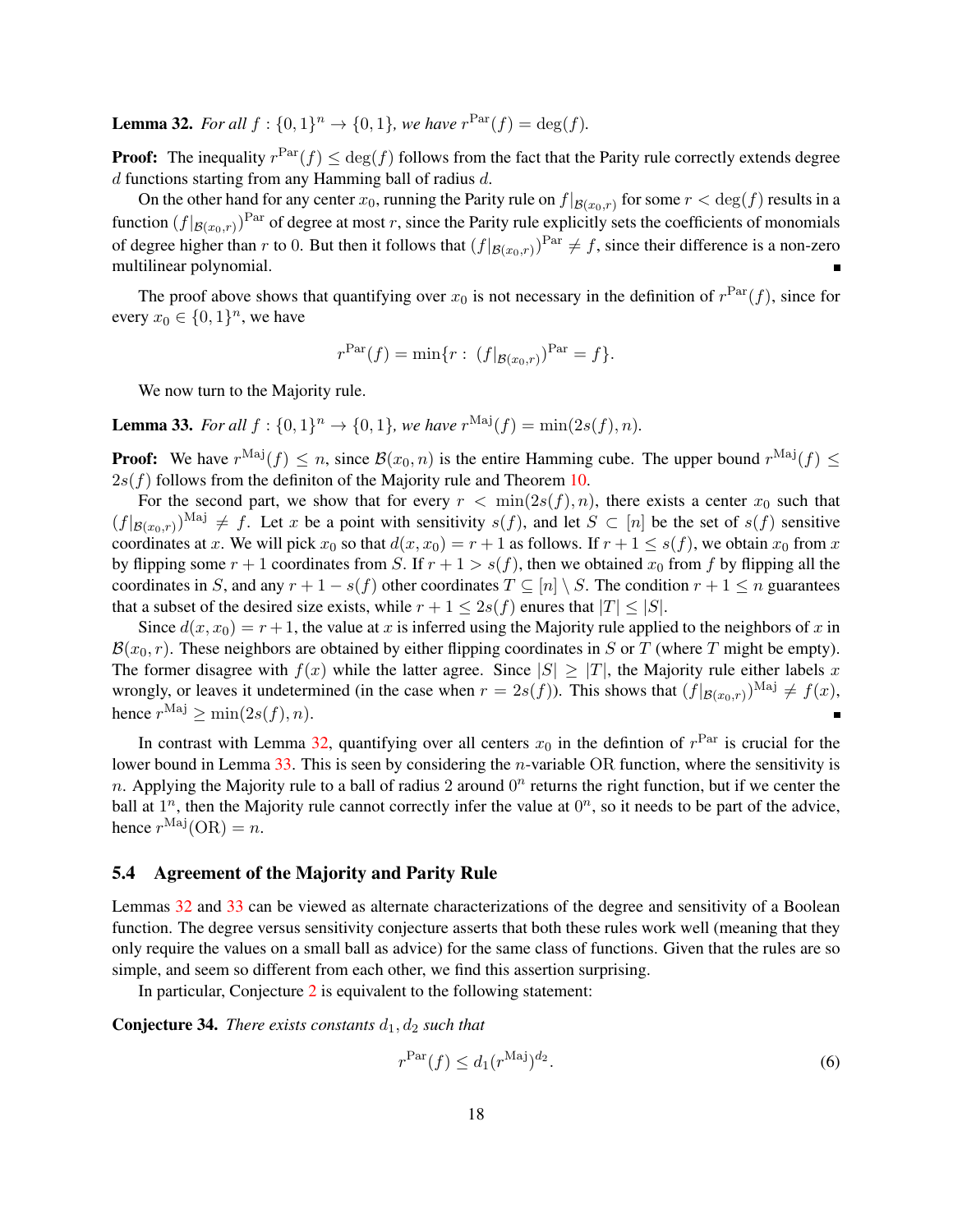Along similar lines, one can use Theorem [7,](#page-4-1) due to [\[NS94\]](#page-20-1), to show that the Majority rule recovers low-degree Boolean functions:

$$
r^{\text{Maj}}(f) \le 8(r^{\text{Par}}(f))^2. \tag{7}
$$

Their proof uses Markov's inequality from analysis. It might be interesting to find a different proof, which one could hope to extend to proving Equation [\(6\)](#page-18-2) as well.

### <span id="page-19-7"></span>6 Conclusion (and more open problems)

We have presented the first upper bounds on the computational complexity of low sensitivity functions. We believe this might be a promising alternative approach to Conjecture [1](#page-1-0) as opposed to getting improved bounds on specific low level measures like block sensitivity or decision tree depth [\[KK04,](#page-20-9) [ABG](#page-19-3)+14, [AS11\]](#page-19-2).

Conjecture [1](#page-1-0) implies much stronger upper bounds than are given by our results. We list some of the ones which might be more approachable given our results:

- 1. Every sensitivity s function has a  $TC_0$  circuit of size  $n^{O(s)}$ .
- 2. Every sensitivity s function has a polynomial threshold function (PTF) of degree  $poly(s)$ .
- 3. Every sensitivity s function f has  $\deg_2(f) \leq s^c$  for some constant c.

# References

- <span id="page-19-3"></span>[ABG+14] Andris Ambainis, Mohammad Bavarian, Yihan Gao, Jieming Mao, Xiaoming Sun, and Song Zuo. Tighter relations between sensitivity and other complexity measures. In *Automata, Languages, and Programming - 41st International Colloquium, ICALP 2014*, pages 101–113, 2014. [1.3,](#page-4-0) [6](#page-19-7)
- <span id="page-19-4"></span>[AP14] Andris Ambainis and Krisjanis Prusis. A tight lower bound on certificate complexity in terms of block sensitivity and sensitivity. In *MFCS*, pages 33–44, 2014. [1.3](#page-4-0)
- <span id="page-19-5"></span>[APV15] Andris Ambainis, Krisjanis Prusis, and Jevgenijs Vihrovs. Sensitivity versus certificate complexity of boolean functions. *CoRR*, abs/1503.07691, 2015. [1.3](#page-4-0)
- <span id="page-19-2"></span>[AS11] Andris Ambainis and Xiaoming Sun. New separation between \$s(f)\$ and \$bs(f)\$. *CoRR*, abs/1108.3494, 2011. [1.3,](#page-4-0) [6](#page-19-7)
- <span id="page-19-6"></span>[AV15] Andris Ambainis and Jevgenijs Vihrovs. Size of sets with small sensitivity: a generalization of simon's lemma. In *Theory and Applications of Models of Computation - 12th Annual Conference, TAMC 2015*, pages 122–133, 2015. [1.3](#page-4-0)
- <span id="page-19-0"></span>[BdW02] H. Buhrman and R. de Wolf. Complexity measures and decision tree complexity: a survey. *Theoretical Computer Science*, 288(1):21–43, 2002. [1.1](#page-1-0)
- <span id="page-19-1"></span>[CDR86] Stephen A. Cook, Cynthia Dwork, and Rüdiger Reischuk. Upper and lower time bounds for parallel random access machines without simultaneous writes. *SIAM J. Comput.*, 15(1):87–97, 1986. [1.3](#page-4-0)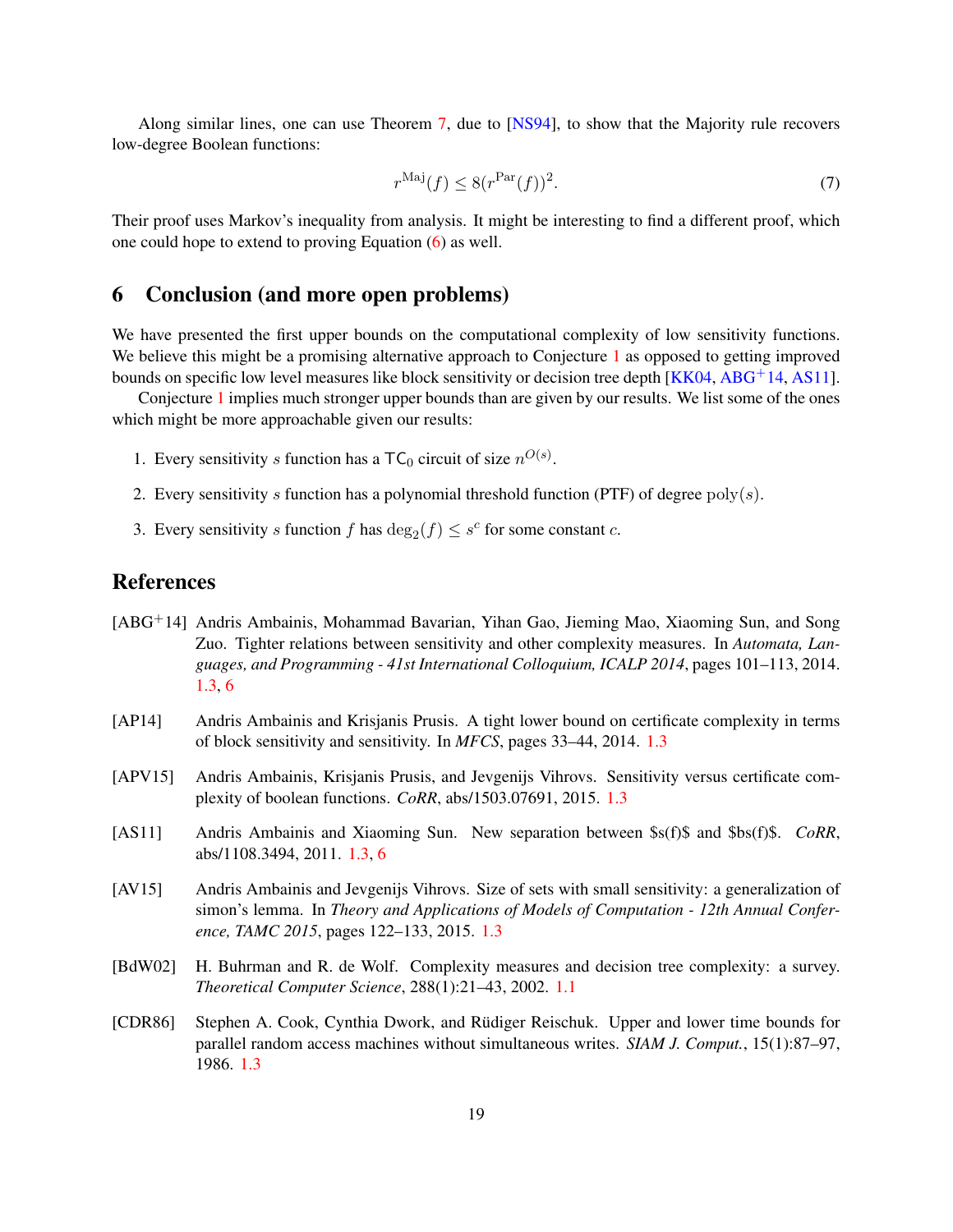- <span id="page-20-10"></span>[GKS15] Justin Gilmer, Michal Koucky, and Michael E. Saks. A new approach to the sensitivity conjec- ´ ture. In *Proceedings of the 2015 Conference on Innovations in Theoretical Computer Science, ITCS 2015*, pages 247–254, 2015. [1.3](#page-4-0)
- <span id="page-20-2"></span>[HKP11] Pooya Hatami, Raghav Kulkarni, and Denis Pankratov. *Variations on the Sensitivity Conjecture*. Number 4 in Graduate Surveys. Theory of Computing Library, 2011. [1.1,](#page-1-0) [1.3](#page-4-0)
- <span id="page-20-4"></span>[Jac30] Dunham Jackson. The theory of approximation. *New York*, 19:30, 1930. [1.1](#page-2-0)
- <span id="page-20-11"></span>[Juk12] S. Jukna. *Boolean Function Complexity: Advances and Frontiers*. Springer, 2012. [5.2](#page-16-2)
- <span id="page-20-9"></span>[KK04] Claire Kenyon and Samuel Kutin. Sensitivity, block sensitivity, and l-block sensitivity of Boolean functions. *Information and Computation*, pages 43–53, 2004. [1.3,](#page-4-0) [6](#page-19-7)
- <span id="page-20-12"></span>[MORS07] K. Matulef, R. O'Donnell, R. Rubinfeld, and R. Servedio. Testing Halfspaces. Technical Report 128, Electronic Colloquium in Computational Complexity, 2007. Full version in FOCS 2007. [5.2](#page-16-0)
- <span id="page-20-0"></span>[Nis91] Noam Nisan. Crew prams and decision trees. *SIAM Journal on Computing*, 20(6):999–1007, 1991. [1.1,](#page-1-1) [1,](#page-1-0) [1.1,](#page-1-0) [2](#page-2-0)
- <span id="page-20-5"></span>[NS64] DJ Newman and HS Shapiro. Jackson's theorem in higher dimensions. In *On Approximation Theory/Über Approximationstheorie*, pages 208–219. Springer, 1964. [1.1](#page-2-0)
- <span id="page-20-1"></span>[NS94] N. Nisan and M. Szegedy. On the degree of Boolean functions as real polynomials. *Comput. Complexity*, 4:301–313, 1994. [1.1,](#page-1-1) [1,](#page-1-0) [2,](#page-2-0) [1.3,](#page-4-0) [7,](#page-4-1) [5.4](#page-18-2)
- <span id="page-20-7"></span>[O'D14] Ryan O'Donnell. *Analysis of Boolean Functions*. Cambridge University Press, 2014. [1.2,](#page-3-2) [4](#page-11-1)
- <span id="page-20-8"></span>[Rub95] David Rubinstein. Sensitivity vs. block sensitivity of Boolean functions. *Combinatorica*, pages 297–299, 1995. [1.3](#page-4-0)
- <span id="page-20-6"></span>[Sim82] Hans-Ulrich Simon. A tight omega(log log n)-bound on the time for parallel ram's to compute nondegenerated boolean functions. *Information and Control*, 55(1-3):102–106, 1982. [1.2,](#page-3-0) [1.2,](#page-3-1) [1.3,](#page-4-0) [8](#page-4-2)
- <span id="page-20-3"></span>[Wei85] Karl Weierstrass. Über die analytische darstellbarkeit sogenannter willkürlicher functionen einer reellen veranderlichen. ¨ *Sitzungsberichte der Koniglich Preußischen Akademie der Wis- ¨ senschaften zu Berlin*, 2:633–639, 1885. [1.1](#page-2-0)

### A Omitted Proofs and Results

**Proof of Lemma [18:](#page-8-0)** It suffices to prove the bound for  $s_1$ . The proof is by induction on the dimension n. Observe that if  $\mu_1(f) = 1$  then the claim is trivial, so we may assume  $\mu_1 \in (0, 1)$ . In the base case  $n = 1$ , we must have  $\mu_1 = 1/2$ , in which case  $s(f) = 1$  so the claim holds.

For any  $i \in [n]$ , let  $f_{i,1} = f|_{x_i=1}$  and  $f_{i,0} = f|_{x_i=0}$  denote the restrictions of f to the subcubes defined by  $x_i$ . These are each functions on variables in  $[n] \setminus \{i\}$ . Then

$$
\mu_1(f) = \frac{\mu_1(f_{i,1}) + \mu_1(f_{i,0})}{2}.
$$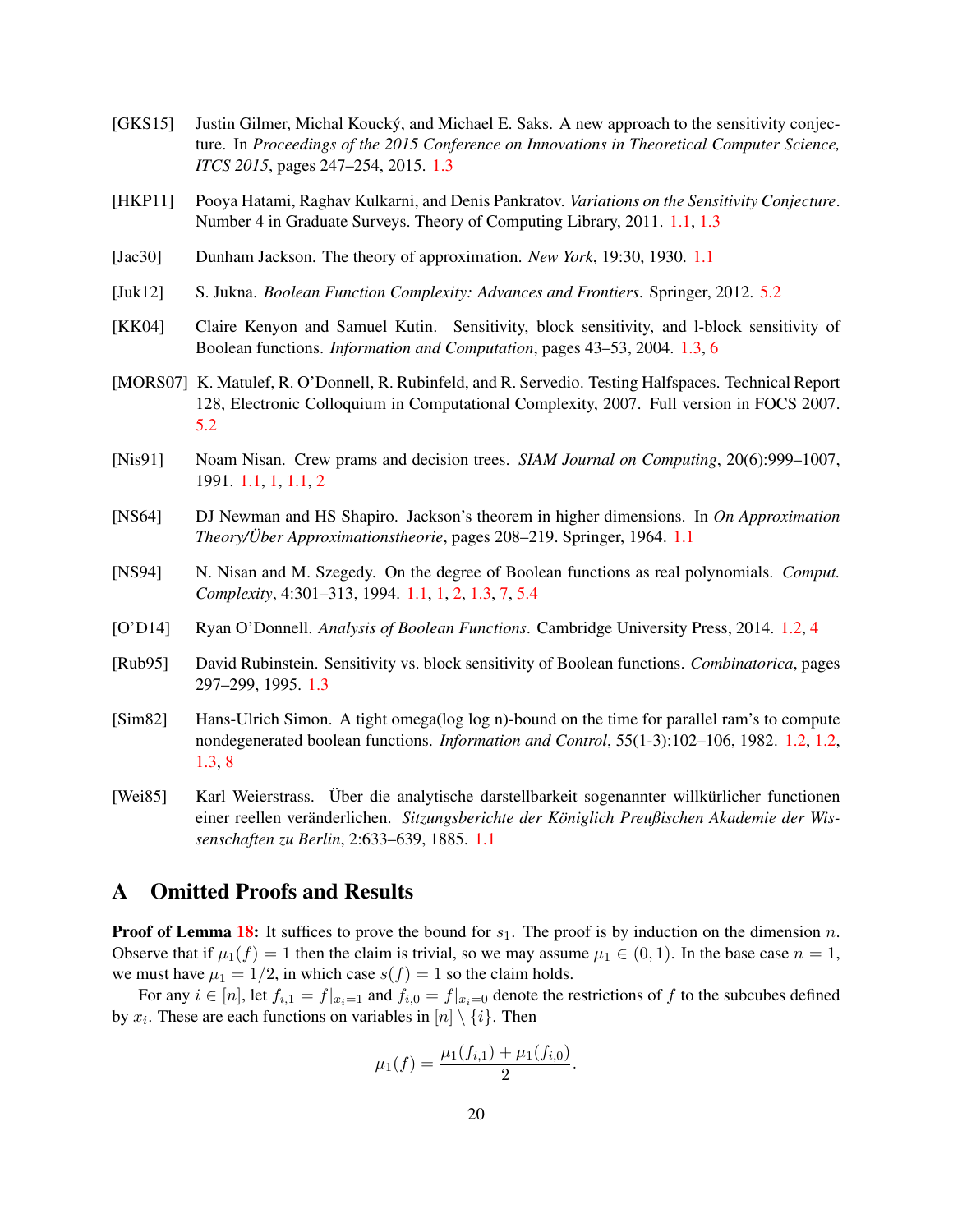If there exists  $b \in \{0,1\}$  such that  $0 < \mu_1(f_{i,b}) \leq \mu_1(f)$  then we can apply the inductive claim to the restricted function  $f_{i,b}$  to conclude that there exists a point  $x \in f_{i,b}^{-1}(1)$  so that

$$
s(f,x)\geq \log\left(\frac{1}{\mu_1(f_{i,b})}\right)\geq \log\left(\frac{1}{\mu_1(f)}\right).
$$

If not, it must be that  $f(x) = 1$  implies  $x_i = b$  for some  $b \in \{0, 1\}$ , so that

$$
\mu_1(f_{i,b}) = 2\mu_1(f)
$$
 and  $\mu_1(f_{i,1-b}) = 0$ .

But then every point  $x \in f^{-1}(1)$  is sensitive to  $x_i$ . Further, we can apply the inductive hypothesis to  $f_{i,b}$ , to conclude that there exists  $x \in f_{i,b}^{-1}(1)$  such that x is sensitive to

$$
\log\left(\frac{1}{\mu_1(f_{i,b})}\right) = \log\left(\frac{1}{2\mu_1(f)}\right) = \log\left(\frac{1}{\mu_1(f)}\right) - 1
$$

coordinates from  $[n] \setminus \{i\}$ . Since x is also sensitive to i, we have

$$
s_1(f,x) \ge \log\left(\frac{1}{\mu_1(f)}\right).
$$

For the final claim, assume the above bound holds with equality. Then there do not exist  $i \in [n], b \in$  $\{0,1\}$  such that  $0 < \mu_1(f_{i,b}) < \mu_1(f)$  (if they did exist then we would get a stronger bound). So for every *i*, either  $\mu_1(f_{i,b}) = 0$  for some b, or  $\mu_1(f_{i,0}) = \mu_1(f_{i,1})$ . In the former case, the set  $f^{-1}(1)$  is contained in the subcube  $x_i = b$ . In the latter case, by induction we may assume that  $f^{-1}(1)$  restricted to both  $x_i = 0$  and  $x_1 = 1$  is a subcube of density exactly  $\mu_1(f)$  in  $\{0, 1\}^{[n] \setminus \{i\}}$ , so every point in these subcubes must have sensitivity  $\log(1/\mu_1(f))$  We further claim that the two subcubes are identical as functions on  $\{0,1\}^{[n]\setminus\{i\}}$ . If they were not identical, then some point (in each subcube) would be sensitive to coordinate  $i$ , but then this point would have sensitivity at least  $\log(1/\mu_1(f)) + 1$ .

This implies that  $f^{-1}(1)$  is a subcube defined by the equations  $x_i = 1 - b$  for all pairs  $(i, b)$  such that  $\mu_1(f_{i,b}) = 0.$  $\Box$ 

#### A.1 A Top-Down Algorithm

Next we describe a "top-down" algorithm for computing  $f(x)$  where f is a function of sensitivity s. This algorithm has a similar performance bound to our "bottom-up" algorithm described earlier.

Associate the bit string  $x \in \{0,1\}^n$  with the integer  $z(x) = \sum_{i=1}^n x_i 2^i$ , and let  $x < x'$  if  $z(x) < z(x')$ . We refer to this as the colex ordering on strings.

The top-down algorithm also takes the values of f on  $\mathcal{B}(0^n, 2s)$  as advice. Given an input  $x \in \{0, 1\}^n$ where we wish to evaluate f, we recursively evaluate f at the first  $2s+1$  neighbors of x of Hamming weight  $wt(x)-1$  in the colex order. The recursion bottoms out when we reach an input of weight 2s. The restriction to small elements in the colex order ensures that the entire set of inputs on which we need to evaluate  $f$  is small. A detailed description of the algorithm follows: